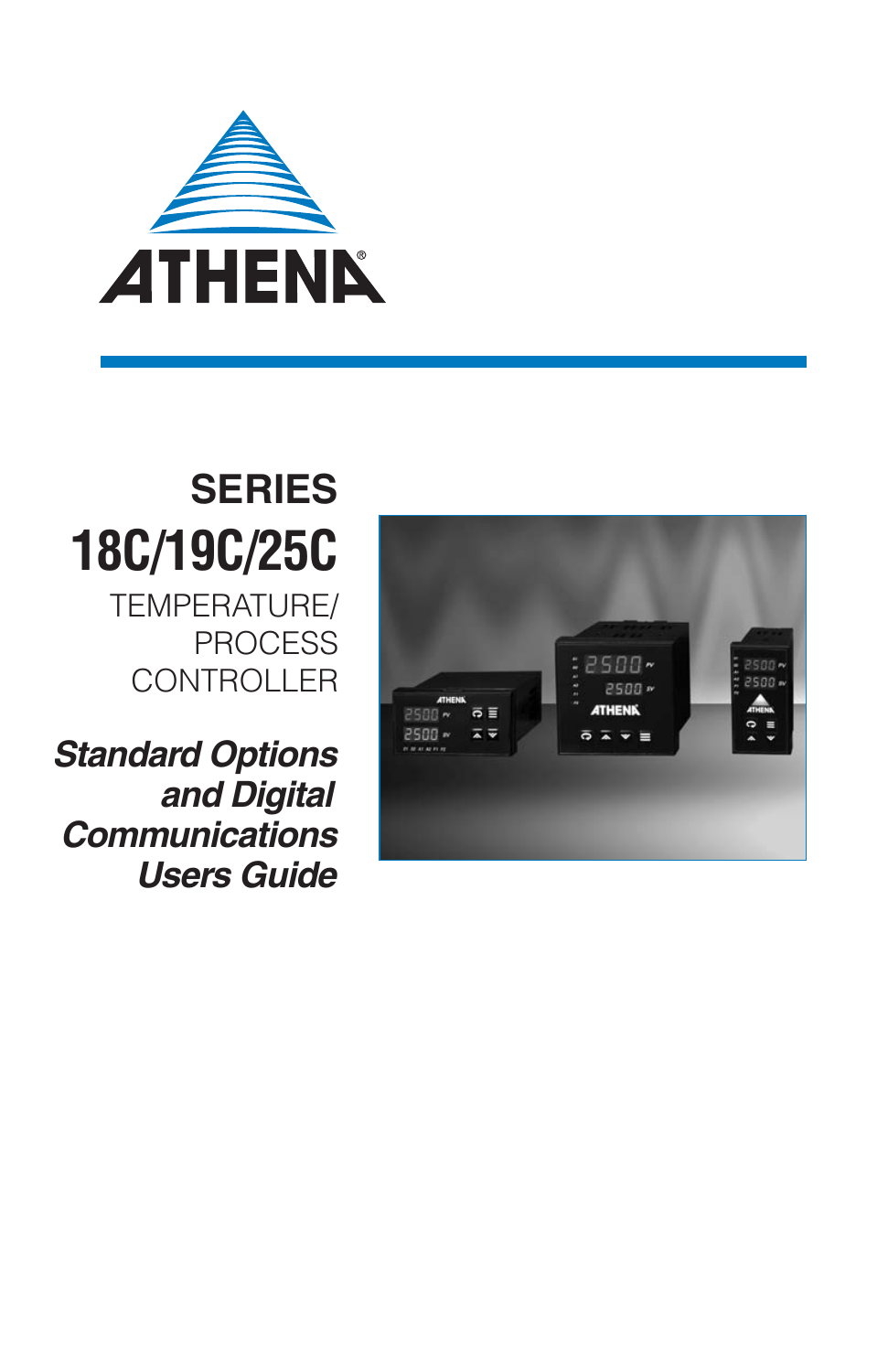©Copyright 2006, Athena Controls, Inc.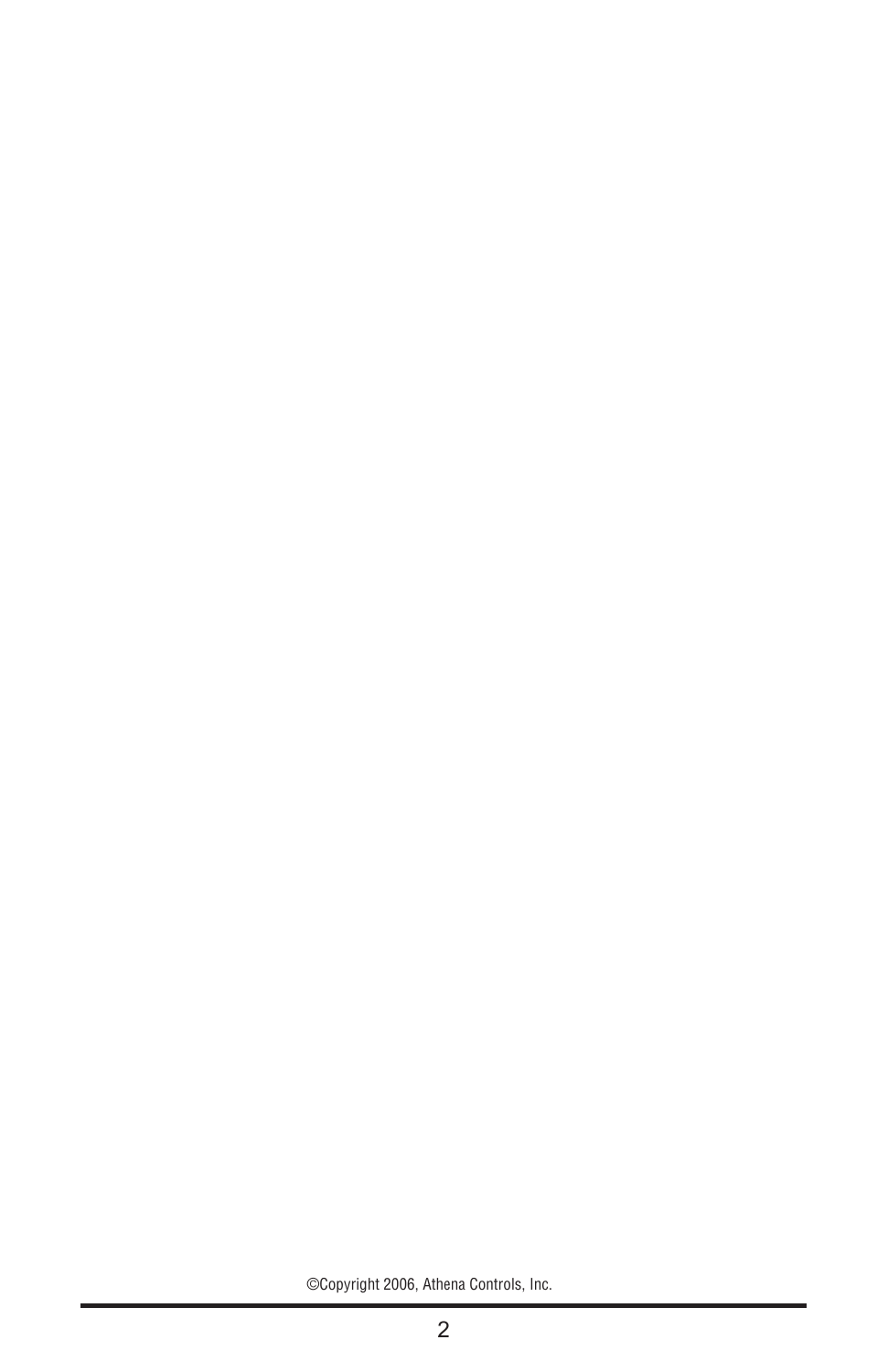For information and instructions related to basic operations, refer to the Series C operator's manual supplied with your controller.

## **Option Wiring Diagrams**

## **Guide to Digital Communications**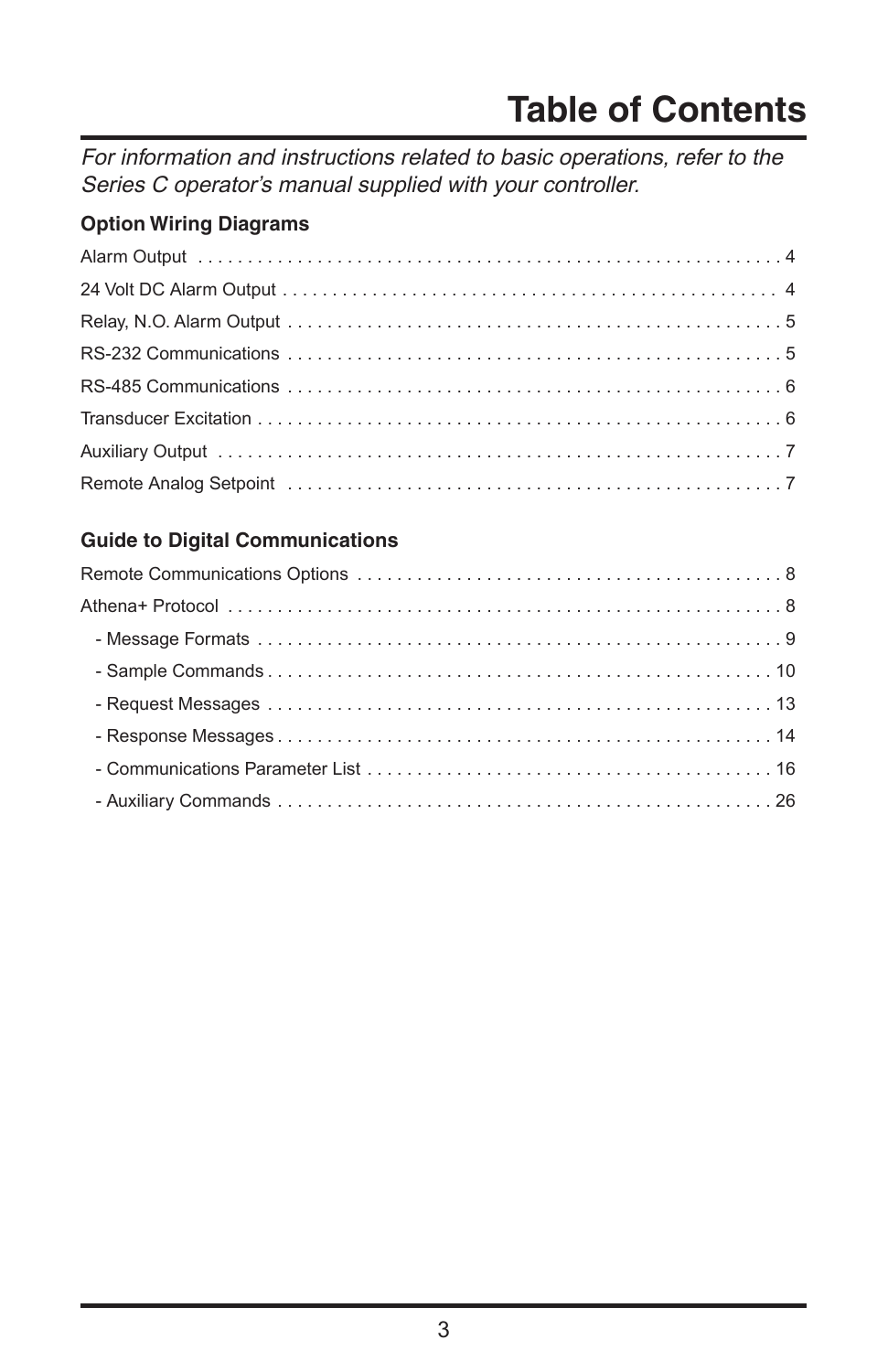# **Alarm Outputs**

## **Option T: Alarm Output, N.O.**

This optional hardware module provides alarm drive outputs. LED indicators A1 and A2 are used to indicate alarm conditions as configured in the Alarm Menu.

## **Load Limits:**

**Max. Load Current**–1 A rms **Min. Load Current**–0.5 mA rms **Power Factor Range–0.2 to 1.0** (can drive small motors, solenoids, valves, and contactors) **Max. Surge Current Non-repeating for 1 second**– 7.5 A **Max. I2 T for fusing (0.01 sec)**–4.5 ampsquared seconds (1A - ABC1 typical fuse)

# **24 Vdc Alarm Output**

## **Option S: 24 Vdc Alarm Output**

**Option Description:** 24 V output with clamping diodes Source current is limited to 25 mA (1000 ohm resistor) Open circuit voltage is 25 volts

**Isolation:** Isolation 300 volts ac/dc either output to instrument

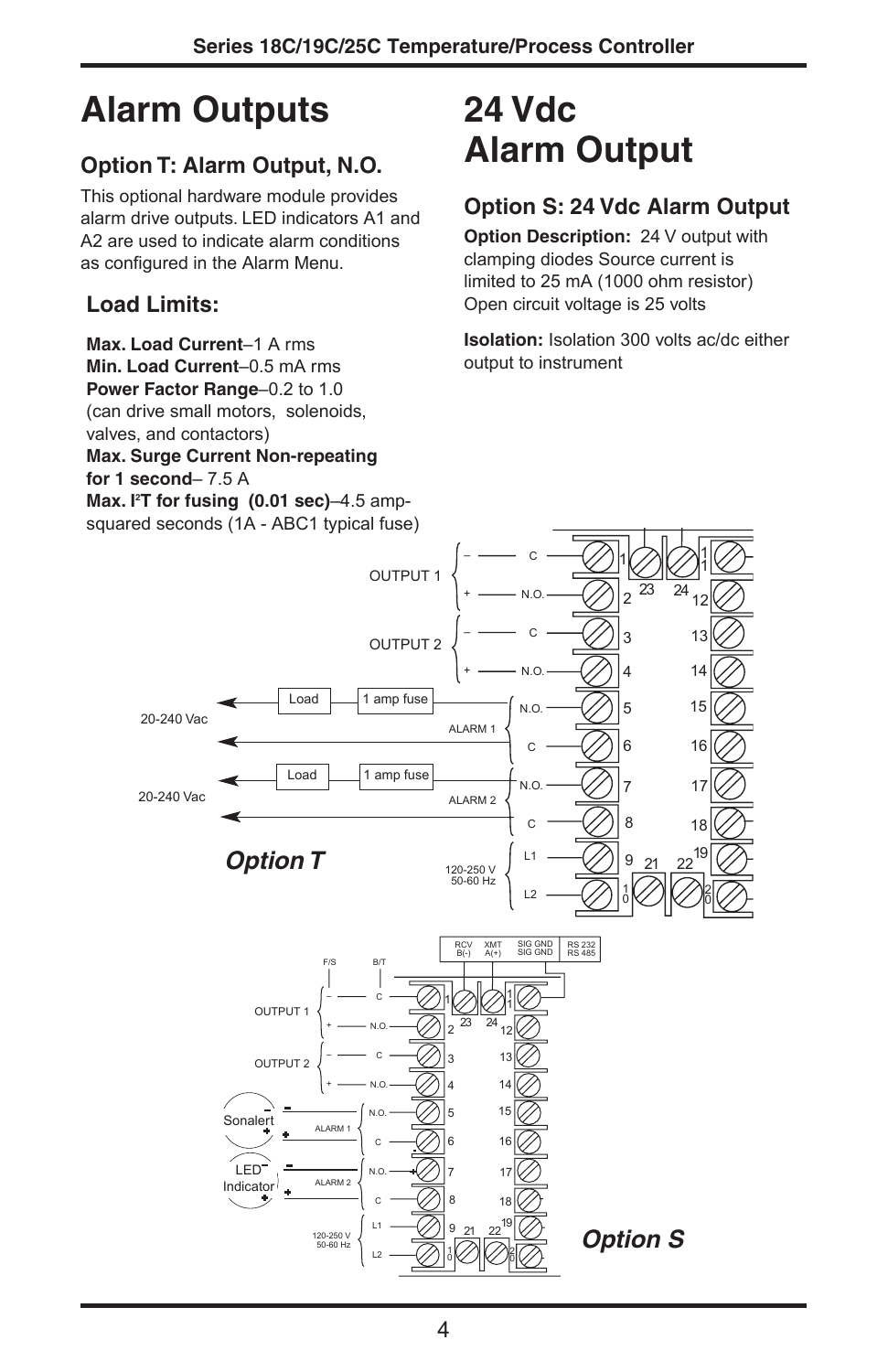# **Relay, N.O. Alarm Output**

## **Option B: Relay, N.O. Alarm Output**

**Option Description:** NO (Normally open) relay contact is closed when either alarm is active.

The relay life is greater than 100,000 operations at 5 operations per second switching full load.

\*Connect load and supply voltage per the following table:

### **Load Type 5 A Voltage Limit** Resistive DC  $\vert$  30 Vdc Inductive DC 20 Vdc  $(L/R = 7$  ms) Tungsten Lamp,  $360 W$  | 120 Vac Resistive AC 250 Vac Inductive AC ( $pF = 0.4$ ) | 150 Vac Motor, AC, 1/6 hp 250 Vac

# **RS-232 Communications**

### **Option A: RS-232 (one-to-one) Communications**

**Option Description:** Provides a one-to-one connection between the controller and an RS-232 port. Computers, PLCs, or dumb terminals may be used to set and access controller data.



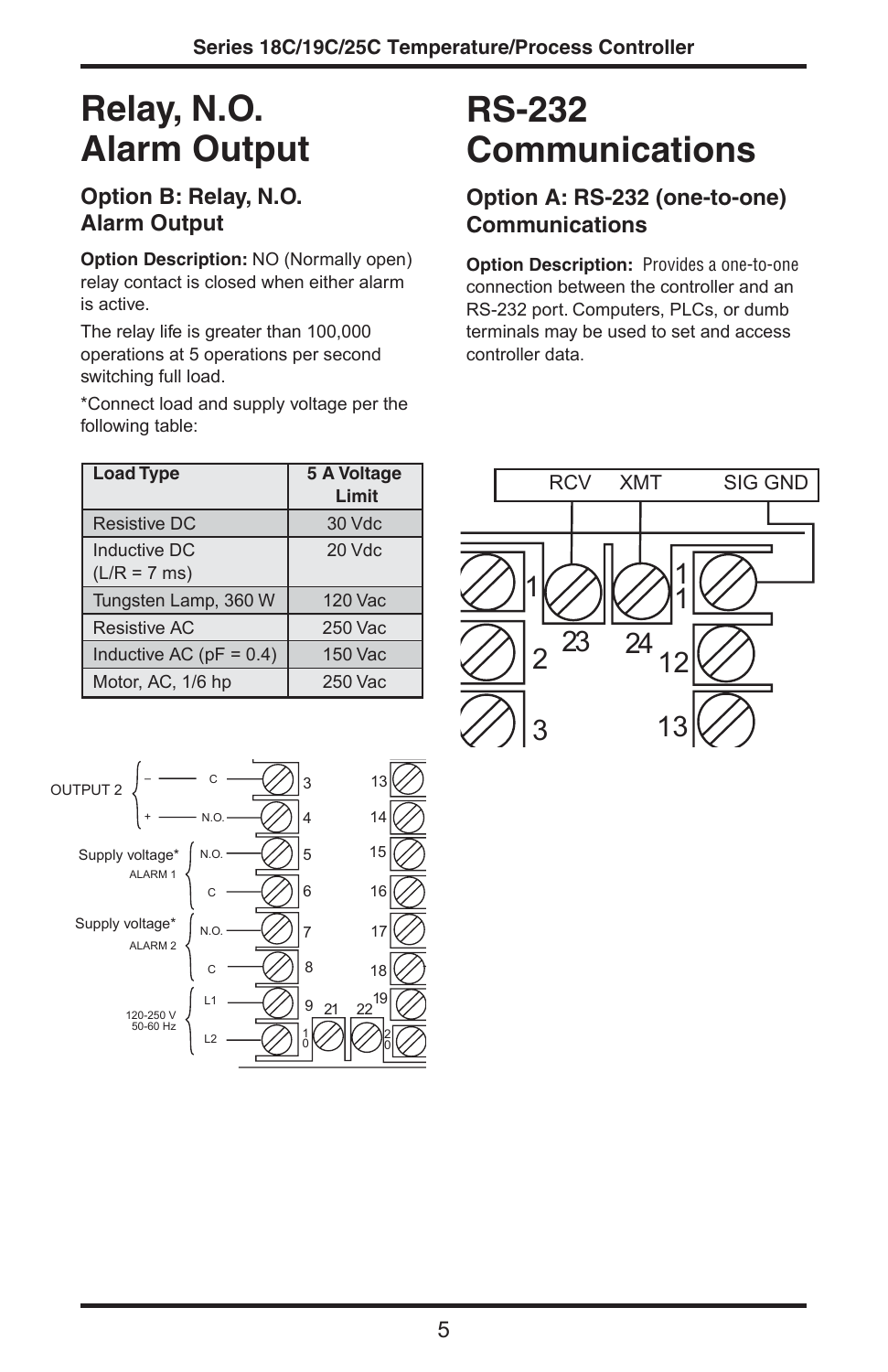## **RS-485 Communications**

## **Options B&C: RS-485 (one-to-many) Communications**

**Option Description:** Provides one-tomany communications.

Terminate the controller furthest from the computer by either connecting a 120-ohm, 1/4-watt resistor between terminals 23 and 24.\*

\*Terminate only if the total distance from controller to computer exceeds 2000 ft. Termination is to minimize signal reflections or "echoes" on the line.

## **Transducer Excitation**

## **Options 1, 2, 3, and 4: Transducer Excitation**

**Option Description:** The transducer excitation option provides power to remote transducers. The transducer outputs, in turn, provide a signal to the controller input which can be scaled in the appropriate engineering units.

All options will provide at least 20 mA. The transducer circuitry is thermally protected from short circuits.

**Option 1: 10 Vdc Option 2: 12 Vdc Option 3: 15 Vdc Option 4: 5 Vdc**



1  $\overline{\mathcal{L}}$ 3 1 1 12 13  $14$ 23 24  $\overline{a}$  $\overline{B(}$  $\mathcal{L}(\mathcal{A})$  $\overline{A(+)}$  $B(-)$   $A(+)$  SIG GND

SIG GND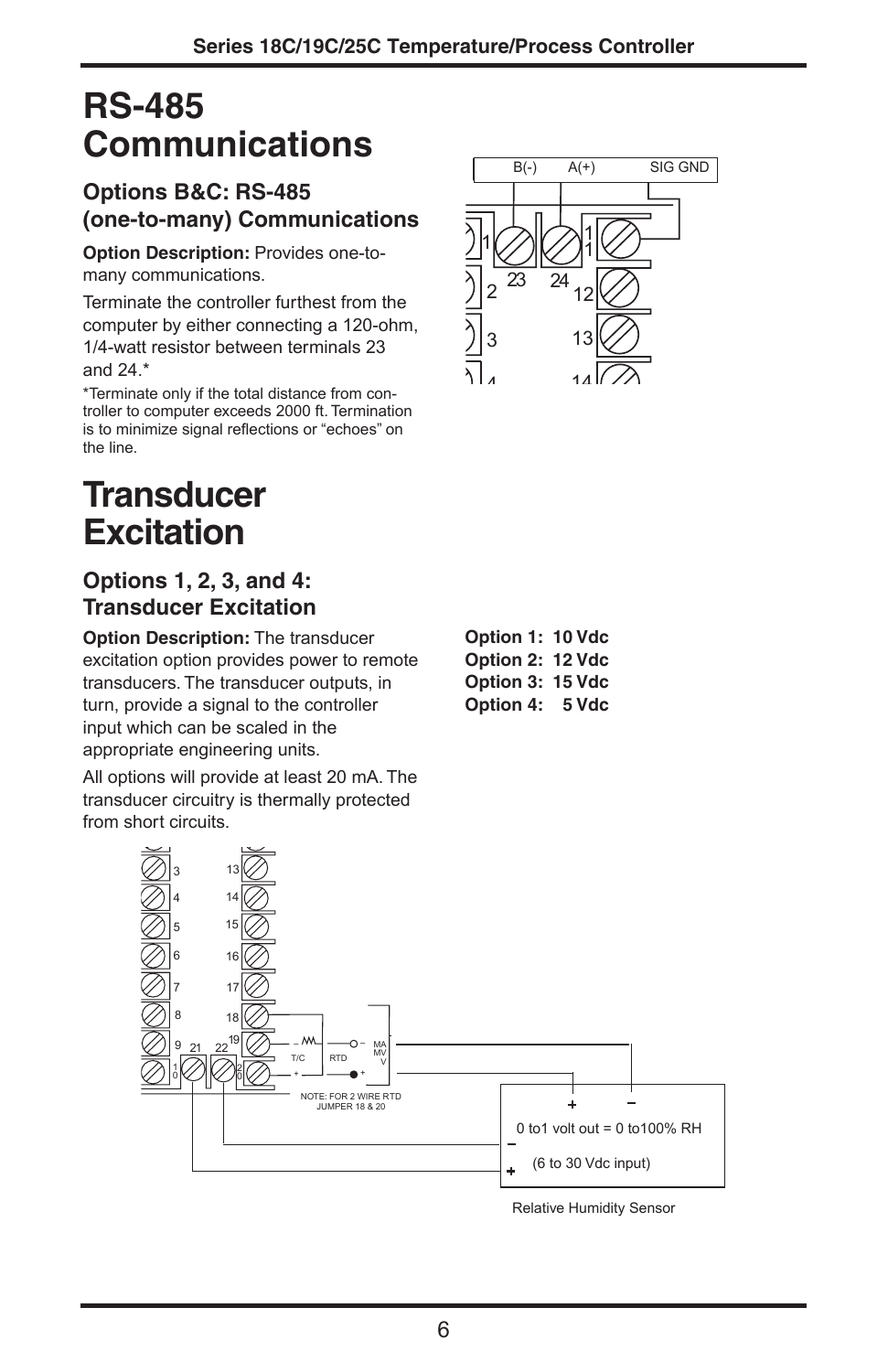# **Auxiliary Output**

## **Option PA, PB, PC, and PD: Auxiliary Output**

**Option Description:** The Setpoint Variable or Process Variable is transmitted to a remote device (chart recorders, indicators, data recorders, computers, process controllers, etc.) with 1 of 4 different interfaces:

#### **Option PA: 4-20 mA Option PB: 1-5 V Option PC: 0-20 mA Option PD: 0-5 V**

The output signal is scalable in the Auxiliary Output Menu. Multiple remote indicators may be driven by the controller.

For current (mA) options, the remote indicators are connected in series. The sum of the input resistance for all remote indicators must be less than 400 ohms. For voltage options, the remote indicators are connected in parallel.

# **Remote Analog Setpoint**

## **Option SA, SB, SC, SD, SE, and SF: Remote Analog Setpoint**

**Option Description:** Remote setpoints use either voltage or current inputs, depending on the specified option:

**Option SA: 0-5 Vdc Option SB: 1-5 Vdc Option SC: 0-20 mA Option SD: 4-20 mA Option SE: Switch Input Only Option SF: 0-10 Vdc**

The input signal is scalable in the Remote Analog Setpoint Menu. Activation of the analog setpoint causes the F1 indicator to illuminate. For current (mA) options, the input resistance is 255 ohms. For voltage input options, the input resistance is greater than 10K ohms. Note: Switch input option SE is only active when switch is closed. The digital input option  $\mathbf{z}$  for menu controls the programming of this switch.

The sum of the currents for all remote indicators must be less than 10 mA.



## **Options SA, SB, SC, SD, SF**





Remote analog setpoint (voltage/ current input)

Remote analog setpoint (potentiometer with enable switch)

## **Option SE**



\*Ground shield at one end, taking care not to run wires next to power circuitry. Maximum length will be determined by noise performance.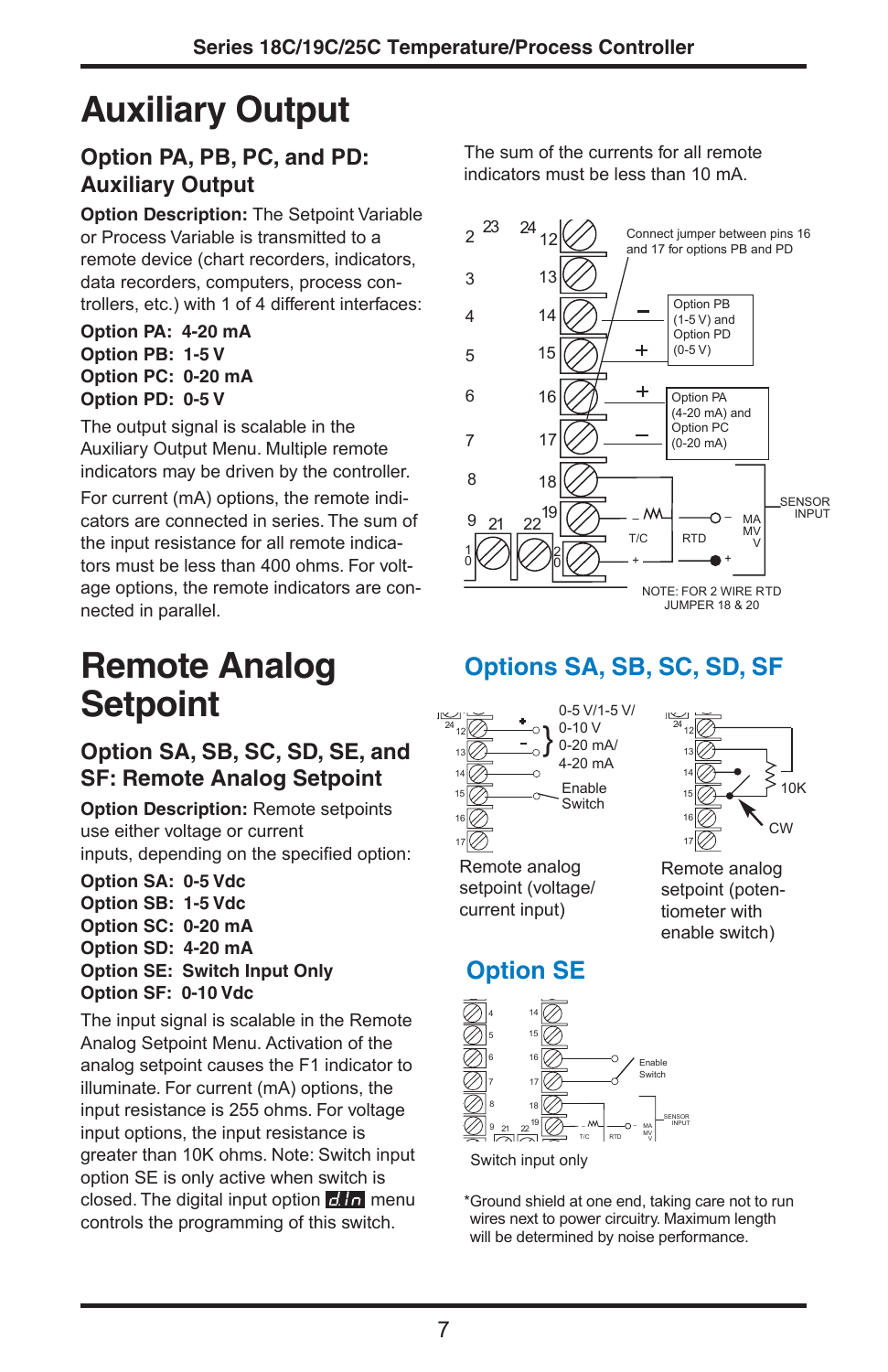## **Digital Communications Option**

Three remote communications options are available for the 18C/19C/25C which allow interfacing to remote devices utilizing the most common industry standards: RS-232, RS-422, and RS-485

## **Remote Communications Options**

#### **RS-232**

This method allows bidirectional data transfer via a three-conductor cable consisting of signal ground, receive input and transmit output. It is recommended for communication distances less than 50 feet between the computer terminal and the instrument. Note: Multiple instruments cannot be connected to the same port.

The RS-232 port is optically isolated to eliminate ground loop problems. Typically, "Data Out" of the computer/terminal connects to the "RCV" terminal. "Data In" connects to the "XMT" terminal. If shielded cable is used, it should be connected to the frame ground at one end only. Signal ground is to be connected at appropriate ground terminals (refer to wiring diagram on next page).

#### **RS-422**

This method allows bidirectional data transfer via a four-wire conductor cable for distances over 4000 feet between the computer terminal and the instrument. A signal ground wire is not required.

#### **RS-485**

The RS-485 multipoint capability allows up to 32 controllers to be connected together in a half-duplex network or up to 100 controllers with an appropriate communications repeater.

This method allows bidirectional data transfer over a twisted pair cable. The twisted pair cable is a transmission line; therefore, terminating resistors are required at the most distant ends of the line to minimize reflections (typically 120 ohms at each end). The RS-485 circuit is fully optically isolated, eliminating ground loop problems. Parallel drops from the transmission lines should be kept as short as possible; however, the line may bedaisy-chained at each controller. The polarity of the line is important and each device will specify an "A" (+) and "B" (-) connection.

### **Note: Call factory for a recommended RS-485 converter.**

#### **Figure 1. Wiring diagram for digital communications.**

DIGITAL COMMUNICATIONS



## **Athena+ Protocol**

The Athena+ Protocol provides an easy way to query and modify controller parameters using a personal computer and the optional digital communications option of the 18C/19C/25C.

In this manual, the word "host" refers to the personal computer that's communicating with the controllers in the serial link, and the word "slave" refers to the controllers themselves.

All transactions between the host and the slaves are done with messages consisting of only printable ASCII characters.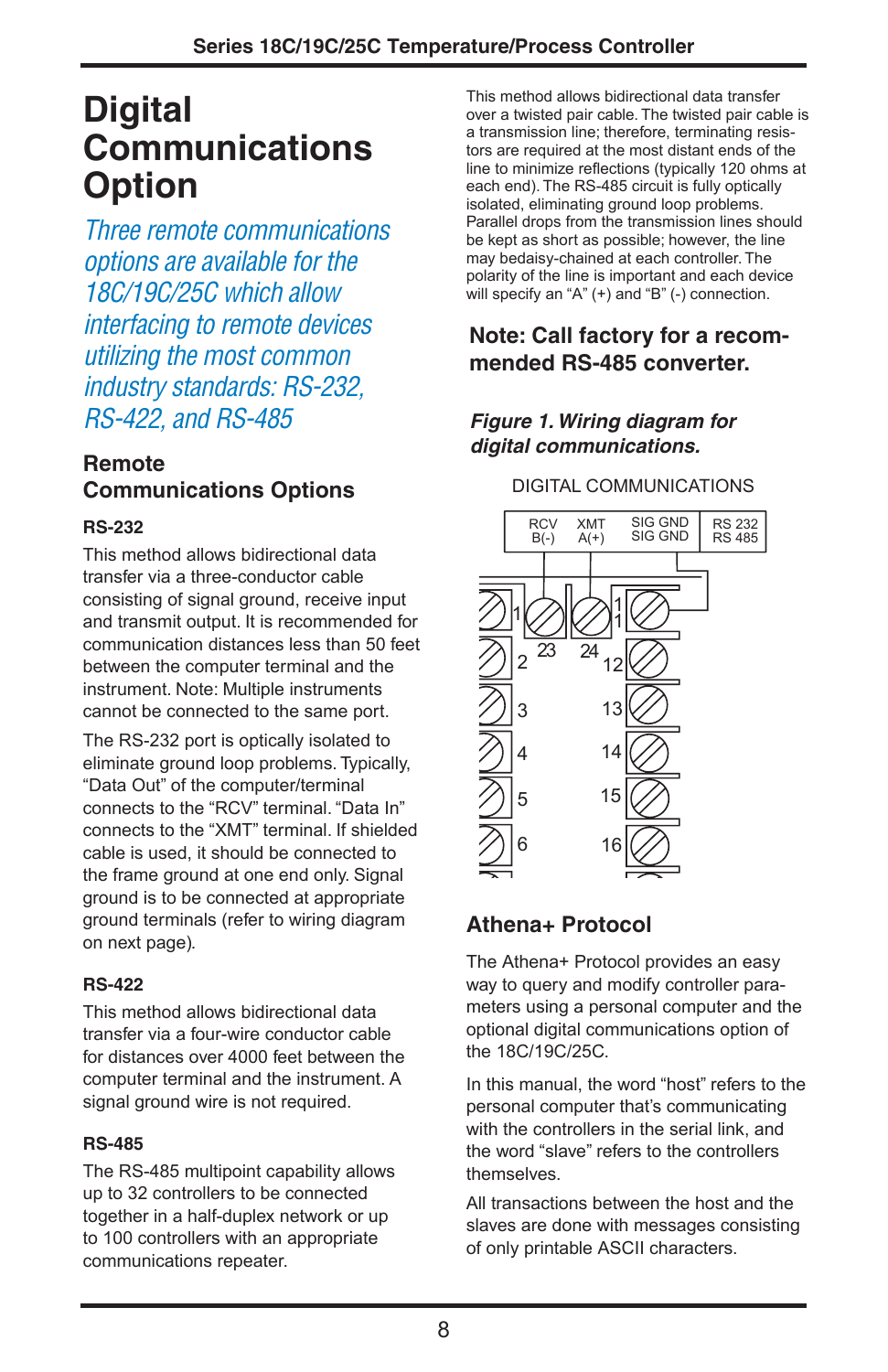There are only two primary types of messages: Requests and Responses. Messages coming from the host are called requests and messages coming from the slaves are called responses.

With the exception of a broadcast request, for every request sent from the host, the slave will send back a response. If a slave does not respond within 100 milliseconds, then the request can be considered lost.

A broadcast request is a request having an ID of '00' (see Message Formats on next page). It is used to address all slaves on the network. All slaves on the network will perform the actions requested in a broadcast message. However, a response message will not be returned. Therefore, the host can only broadcast Write or Auxiliary Command Requests. All slaves will ignore all Read Broadcast Requests.

## **Message Formats**

All Athena+ messages adhere to the general format of:

[STARTCHAR][ID][ZONE][TYPE][PARAM] [ERROR][DATA][CHKSUM][END CHAR]

#### **START CHAR**

This is a single character which designates the start of the message. For a Request message, this character is the ASCII '\$' and for a Response message, this character is the ASCII '%'.

#### **ID**

This is a two-character ID identifying the receiving controller. Controller IDs go from 1-255 inclusively and all slaves in the network must have unique IDs. The ID number of '00', when used in a request, designates a broadcast message that is used to address all controllers in the network. See the section Request Message for an explanation of the broadcast message.

In order to represent 255 with just two ASCII characters, a number system known as the Message Code Numbering System is used. In this system, the most significant digit is represented with the numbers 0-9 and the letters A-Z and the

least significant digit is represented with the numbers 0-9. The numbers 0-9 have the same values as their decimal counterparts and the letters A-Z have the values of 100 - 350 inclusively in increments of 10.

## **Example:**

| <b>Message</b><br>Code Value | = | Decimal Value   |
|------------------------------|---|-----------------|
| 00                           |   | $0 + 0 = 00$    |
| 99                           |   | $90 + 9 = 99$   |
| AΩ                           |   | $100 + 0 = 100$ |
| A2                           |   | $100 + 2 = 102$ |
| B8                           |   | $110 + 8 = 118$ |
| Р5                           |   | $250 + 5 = 255$ |

#### **Zone**

This is a two-character ID identifying the Zone number in multi-zone capable controllers. For the 18C/19C/25C, this number must be 01.

#### **Type**

This is a single character identifying the type of message. The following table lists the type characters for all messages.

| <b>TYPE</b><br><b>Character</b> | Message<br><b>Type</b>                                          |
|---------------------------------|-----------------------------------------------------------------|
| R                               | Read Request or Read<br>Response Returning a<br>Positive Result |
|                                 | <b>Read Response</b><br>Returning a Negative<br>Result          |
| W                               | Write Positive Value<br>Request and Response                    |
| W                               | Write Negative Value<br>Request and Response                    |
|                                 | <b>Auxiliary Command</b>                                        |

For further information, see following sections on the different message types.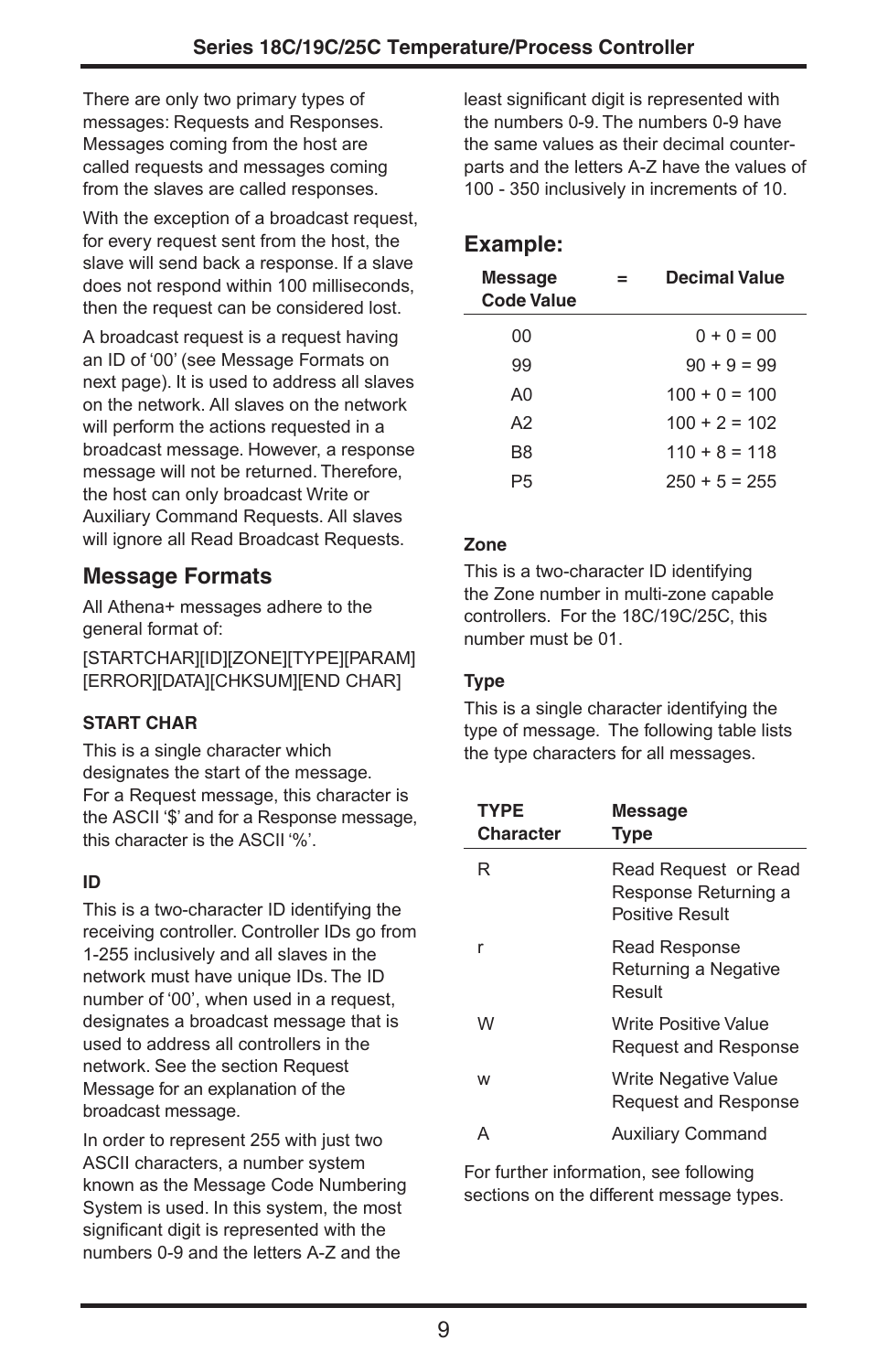#### **PARAM**

This is a two-character, message specific, parameter ID. For a Read/ Write Request or Response message, this ID identifies the controller parameter. For an Auxiliary Command Request or Response message, this ID specifies the command.

#### **ERROR**

| Code | <b>Description</b>                                                                         |
|------|--------------------------------------------------------------------------------------------|
| 0    | No error                                                                                   |
| 1    | Framing error.                                                                             |
| 2    | Hardware error                                                                             |
| 3    | Parity error.                                                                              |
| 4    | Bad character in the TYPE field.                                                           |
| 5    | Bad message. Message cannot<br>be understood                                               |
| 6    | Bad checksum. The checksum<br>received did not match the<br>checksum of the message.       |
| 7    | Bad zone ID.                                                                               |
| 8    | Bad auxiliary command ID. The<br>auxiliary command is not<br>supported in this controller. |
| 9    | Bad parameter ID. The<br>parameter is not supported<br>in this controller.                 |
| A    | Bad data. Bad representation in<br>the data field or data is out<br>of range.              |
| B    | Attempt to write to a read<br>only parameter.                                              |
| С    | Cannot write to a parameter                                                                |

because it's in use.

Examples of valid numeric representations for a 6 character data field (dot is considered a character):

| Numeric<br>Value | ASCII<br>Representation |
|------------------|-------------------------|
| 3                | 3.0000                  |
|                  | 000003                  |
|                  | 003.00                  |
| 100              | 100.00                  |
|                  | 0100.0                  |
|                  | 000100                  |
| 3.2              | 003.20                  |
|                  | 0003.2                  |
|                  |                         |

Examples of invalid numeric representations for 6 character data field: (B represents a blank, or a space, character)

| <b>Numeric</b><br>Value | <b>Bad ASCII</b><br>Representation | Why?                                      |
|-------------------------|------------------------------------|-------------------------------------------|
| 3                       | BBBBB3                             | Leading<br>blanks<br>are not<br>allowed   |
| 3 O                     | <b>BBBB</b>                        | Trailing<br>blanks<br>are not<br>allowed. |
| $-32$                   | -3 20000                           | '-' is not<br>allowed                     |

#### **CHKSUM**

This is a two-character Message Code Numbering System, representing the sum of all the ASCII values of all the characters (excluding the START, CHAR, the END CHAR, and the CHKSM themselves) in the message. The sum is computed using the following formula:

#### **CHKSM = SUM(All Message Characters)%256**

#### **% represents the modulus operator.**

#### **END CHAR**

This is a single character designating the end of the message. For all messages, the character used is <CR>, the carriage return.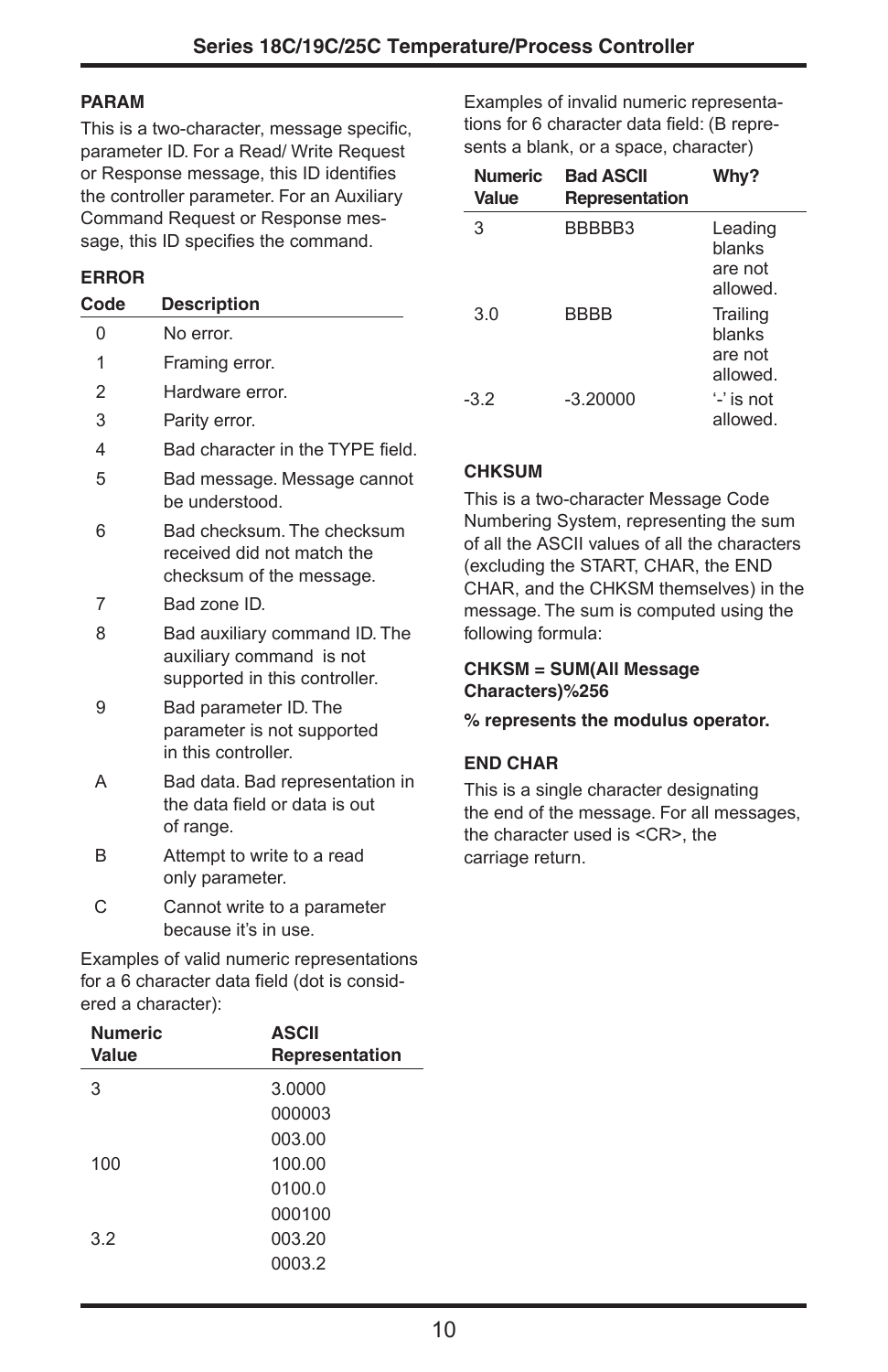



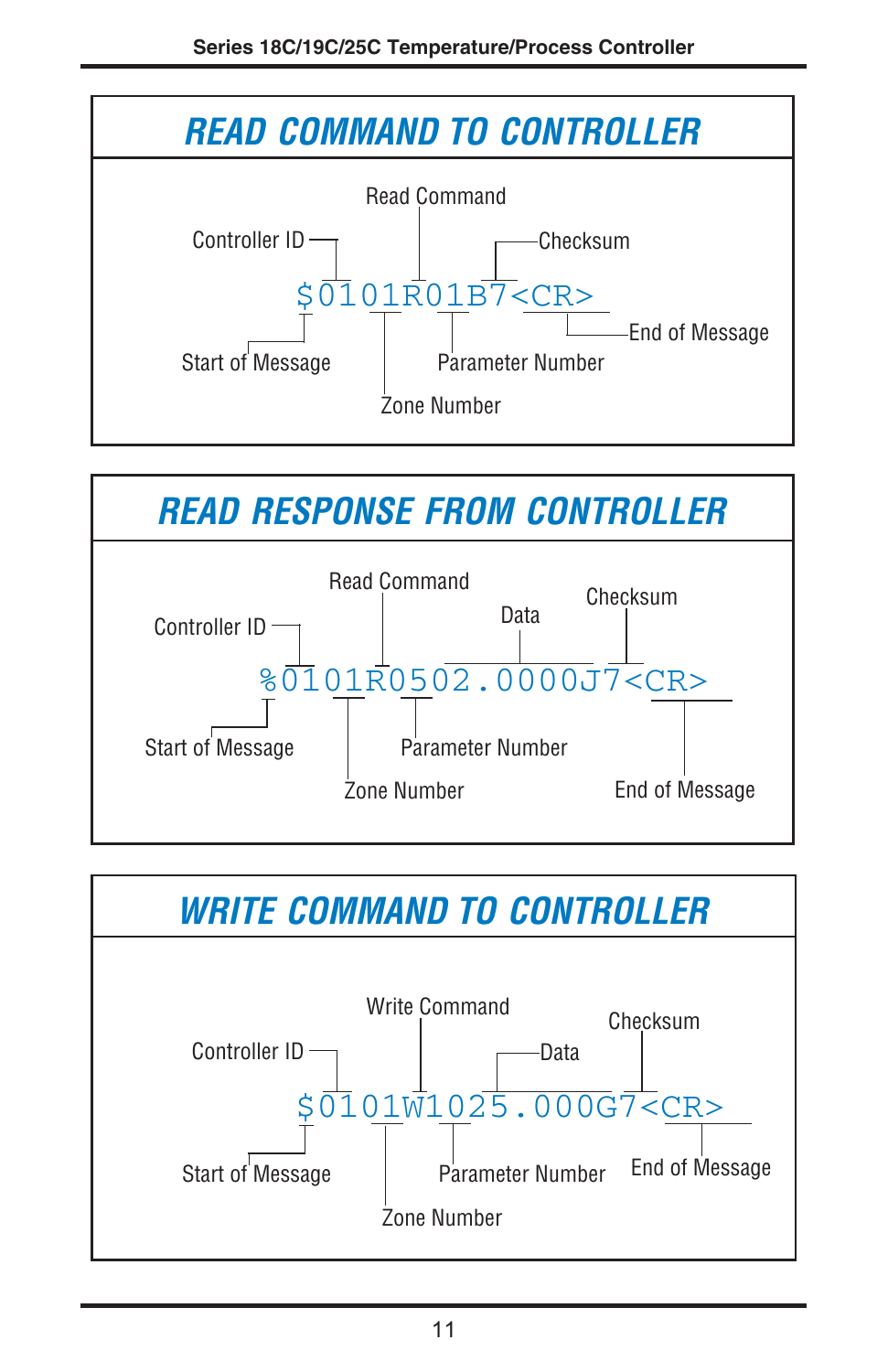



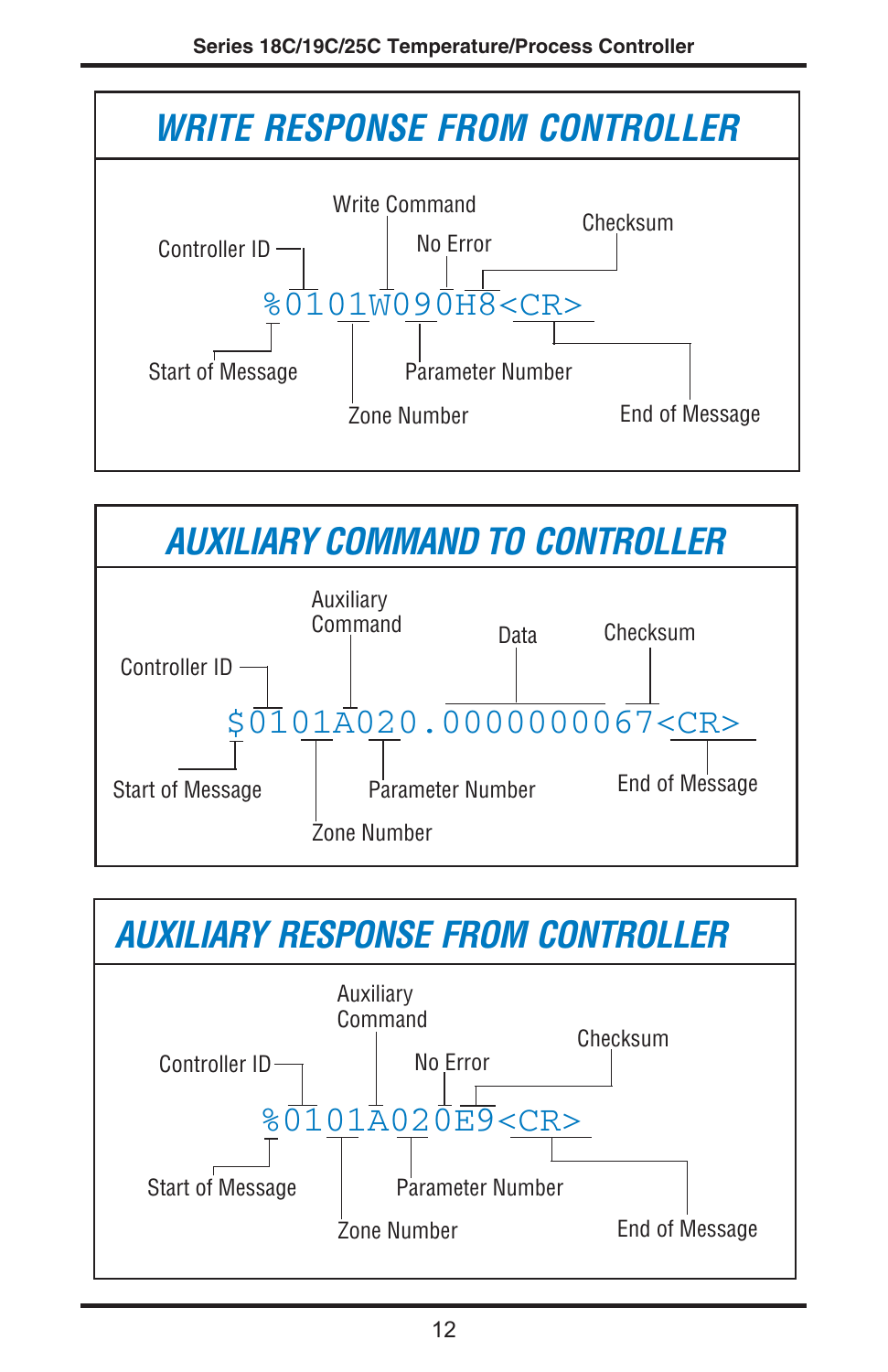## **Request Messages**

Request Messages are sent from the host to the slaves. Each request will have an ID identifying the intended recipient of the request. If the ID is '00' (zero), then the request is a broadcast message.

All slaves will perform the action requested in the broadcast request. However, a response message will not be returned. Therefore, it only makes sense to send Write or Auxiliary Command Requests as broadcast requests.

There are three types of Request Messages: Read, Write, and Auxiliary Commands.

#### **The Read Request:**

The Read Request is used to query parameter values and it has the following message format: [STARTCHAR][ID][ZONE][TYPE][PARAM] [CHKSUM][END CHAR]

Field Description:

TYPE Must contain the uppercase letter 'R'.

| <b>Request Message</b> | <b>Description</b>                                                                                        |
|------------------------|-----------------------------------------------------------------------------------------------------------|
| \$Ø1Ø1RØ5C1 <cr></cr>  | Queries the value<br>of the Process<br>Variable of<br>Controller #1.                                      |
| \$Ø1Ø1RØ9C5 <cr></cr>  | Queries the value<br>of the EEPROM<br>Setpoint 1 of<br>Controller #1                                      |
| \$Ø2Ø1RØ9C6 <cr></cr>  | Queries the value<br>of the EEPROM<br>Setpoint 1 of<br>Controller #2.                                     |
|                        | <b>END CHAR</b><br><b>CHKSUM</b><br><b>PARAM</b><br><b>TYPE</b><br><b>ZONE</b><br>חו<br><b>START CHAR</b> |

#### **The Write Request:**

The Write Request is used to modify parameter values and it has the following message format: [START CHAR][ID] [ZONE] [TYPE][PARAM][DATA] [CHKSUM][END CHAR]

Field Description:

**TYPE–**This field must contain one of the following two characters.

**W–**Value in DATA is a positive value. **w–**Value in DATA is a negative value.

**DATA–**A six-character ASCII representation of a numeric value.

| <b>Request Message</b>      | <b>Description</b>                                                                                                                    |
|-----------------------------|---------------------------------------------------------------------------------------------------------------------------------------|
| \$0101W0910.123G7 <cr></cr> | Change both<br>the RAM and<br>FFPROM<br>copies of<br>Setpoint #1 in<br>controller #1<br>to the value of<br>10 123                     |
| \$Ø1Ø1w1Ø1Ø.123J1 <cr></cr> | Change only the<br>RAM copy of<br>setpoint #1 in<br>controller #1 to<br>the value of -<br>10.123 (notice<br>the lowercase<br>$(w')$ . |
|                             | <b>END CHAR</b><br><b>CHKSUM</b><br><b>DATA</b><br><b>PARAM</b><br><b>TYPE</b><br><b>ZONE</b><br>ID<br><b>START CHAR</b>              |

Examples of the responses to these requests are given in later sections on **Response Messages.**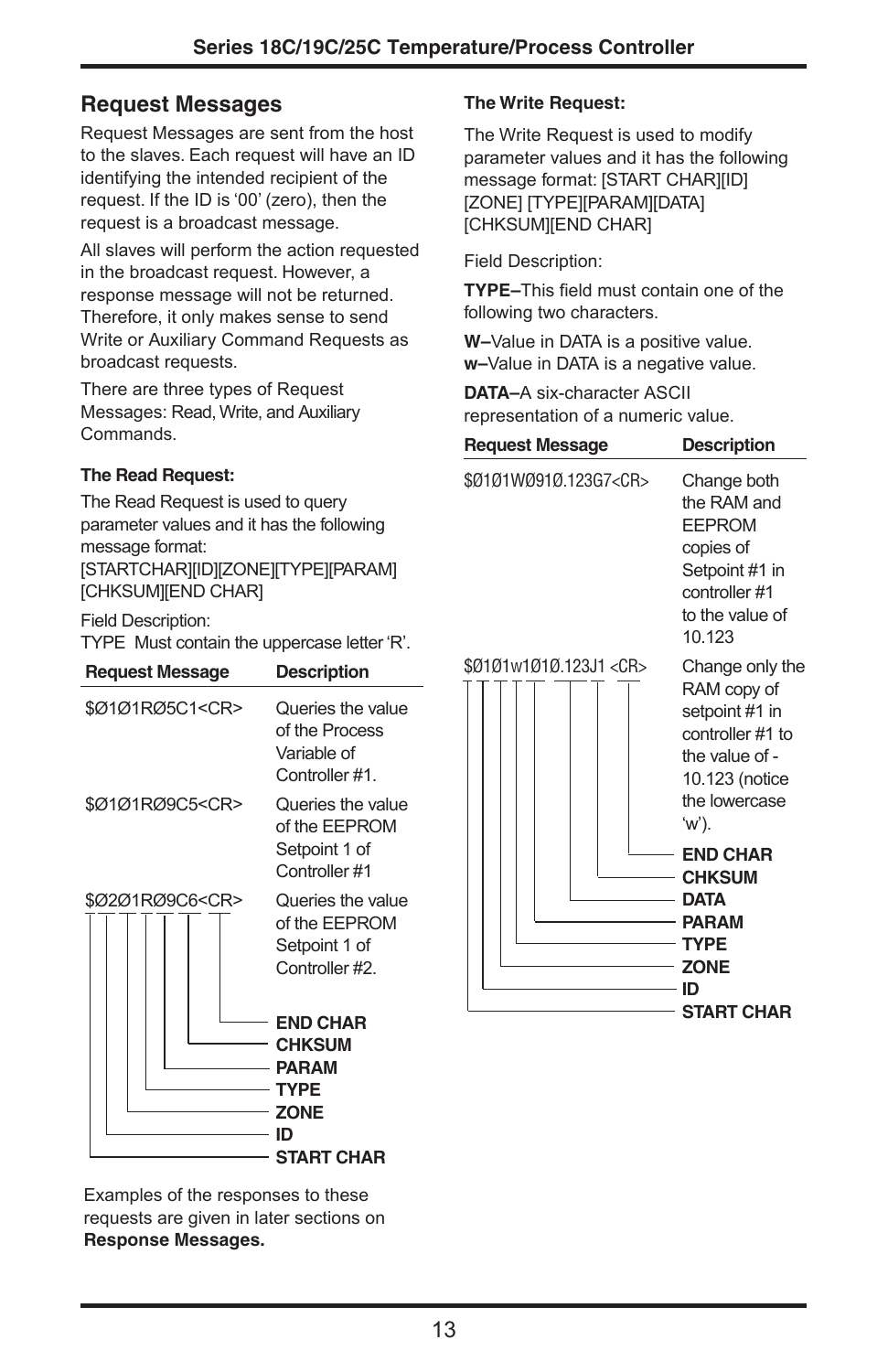#### **The Auxiliary Command Request:**

The Auxiliary Command Request is used to issue commands to the controllers and it has the following message format:

#### **Field Description:**

**TYPE–**This field must contain the uppercase letter 'A'

#### **DATA–**A ten-character ASCII representation of a numeric value or 10 alphanumeric ASCII characters.

| <b>Request Message</b>          | <b>Description</b>                                                                                                                                                                    |
|---------------------------------|---------------------------------------------------------------------------------------------------------------------------------------------------------------------------------------|
| \$0101A01XXXXXXXXXL2 <cr></cr>  | Tell controller #1 to<br>load all parameters<br>with their defaults.<br>The 10 X's are<br>padding characters.                                                                         |
| \$0201A020001.0000069 <cr></cr> | Tell controller #2 to<br>perform a low<br>RTD calibration<br><b>END CHAR</b><br><b>CHKSUM</b><br><b>DATA</b><br><b>PARAM</b><br><b>TYPE</b><br><b>ZONE</b><br>ID<br><b>START CHAR</b> |

### **Response Messages:**

Response Messages are replies to the requests sent from the host. For each request received, the slave will reply back with a response.

For all requests, the Athena+ Protocol specifies a maximum response time of 100 milliseconds. If the controller does not start responding within 100 milliseconds after the last request character is received, that request can be considered lost. See Figure 2 below.

There are three types of Response Messages: Read, Write, and Auxiliary Commands.

Figure 2. Maximum Time Interval Between Host Request and Slave (Controller) Response.

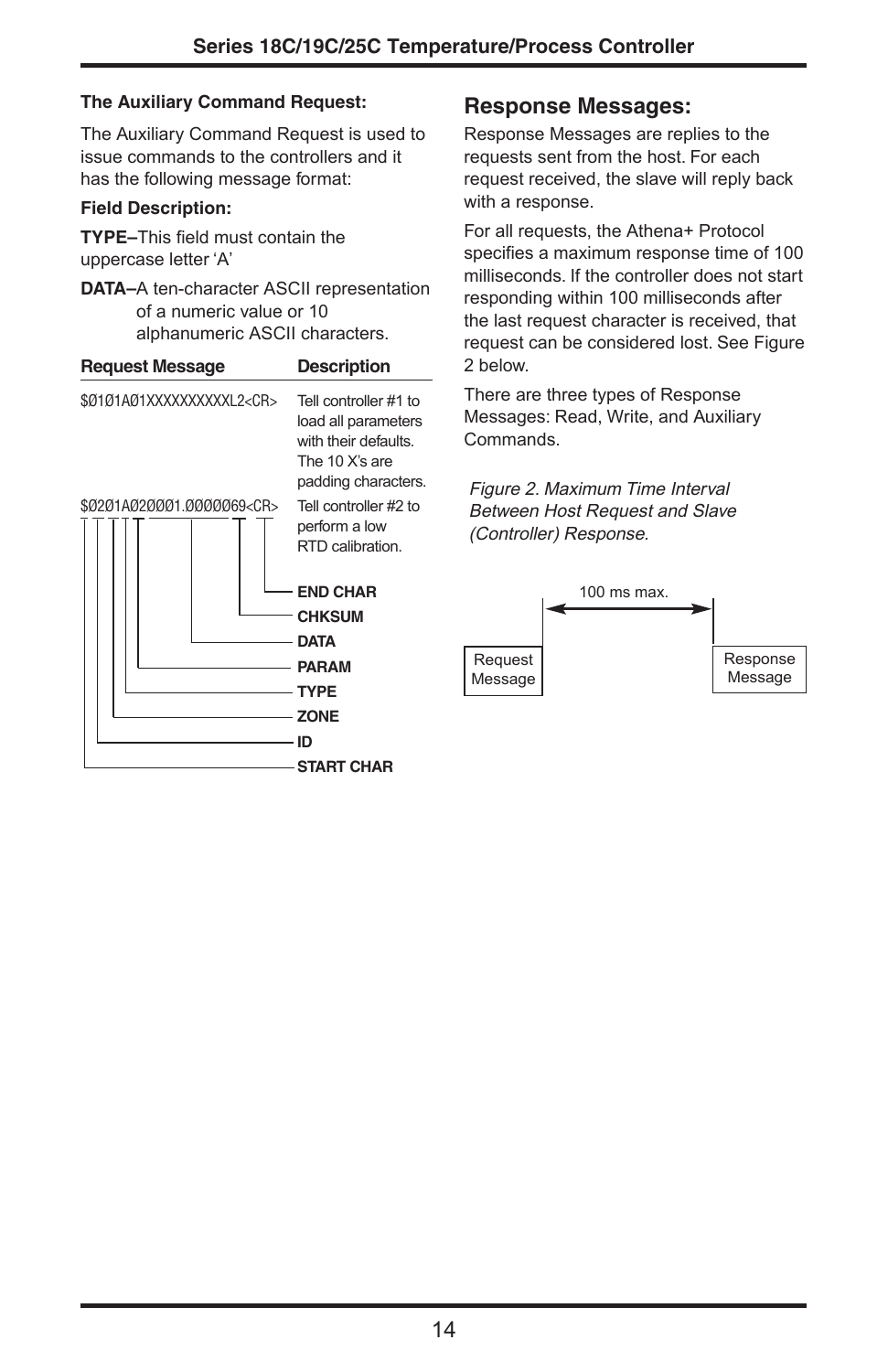#### **The Read Response:**

The Read Response will be sent in response to a Read Request. Some examples:

| <b>Request Message</b>                                  | <b>Description</b>                                                      |
|---------------------------------------------------------|-------------------------------------------------------------------------|
| %0101R05021.123K8 <cr>The value of the</cr>             | <b>Process Variable</b><br>is 21.123°C.                                 |
| %0201R101G7 <cr></cr>                                   | A serial<br>transmission has<br>occurred:<br>Framing Error              |
| %Ø1Ø1rØ9Ø21.ØØØN8 <cr> The value of the</cr>            | <b>EEPROM</b> setpoint<br>#1 is -21°C (notice<br>the lowercase 'r').    |
| <b>NOW TYPE</b><br>$\overline{\phantom{iiiiiiii}}$ ZONE | <b>END CHAR</b><br><b>CHKSUM</b><br>- Data<br>- STATUS<br>– PARAM<br>ID |
|                                                         | – START CHAR                                                            |

#### **The Auxiliary Command Response:**

The Auxiliary Command Response will be sent in response to an Auxiliary Command Request.

Some examples are:

| <b>Request Message</b>                                                                                              | <b>Description</b>                                                                                                                              |
|---------------------------------------------------------------------------------------------------------------------|-------------------------------------------------------------------------------------------------------------------------------------------------|
| %Ø1Ø1AØ1ØXXXXXXXXXXØ4 <cr></cr>                                                                                     | Default load all<br>parameters has<br>started.                                                                                                  |
| %0201A0200.00000000B6 <cr><br/><b>PARAM</b><br/>TYPE<br/>ZONE<br/>the control of the control of the control of</cr> | RTD low<br>calibration on<br>controller #2 has<br>started.<br>– END CHAR<br><b>CHKSUM</b><br><b>DATA</b><br>- STATUS<br>ID<br><b>START CHAR</b> |
|                                                                                                                     |                                                                                                                                                 |

#### **The Write Response:**

The Write Response will be sent in response to a Write Request. Some examples:

| <b>Request Message</b> | <b>Description</b>                                                            |
|------------------------|-------------------------------------------------------------------------------|
| %Ø1Ø1WØ93I1 <cr></cr>  | A serial transmission<br>error has occurred:<br>Parity error.<br>Write failed |
| %Ø1Ø1w1ØØK2 <cr></cr>  | RAM copy of<br>setpoint #1 modified<br>successfully.                          |
|                        | <b>END CHAR</b>                                                               |
|                        | <b>CHKSUM</b>                                                                 |
|                        | <b>STATUS</b>                                                                 |
|                        | <b>PARAM</b>                                                                  |
|                        | <b>TYPE</b>                                                                   |
|                        | <b>ZONE</b>                                                                   |
|                        | ID                                                                            |
|                        | <b>START CHAR</b>                                                             |
|                        |                                                                               |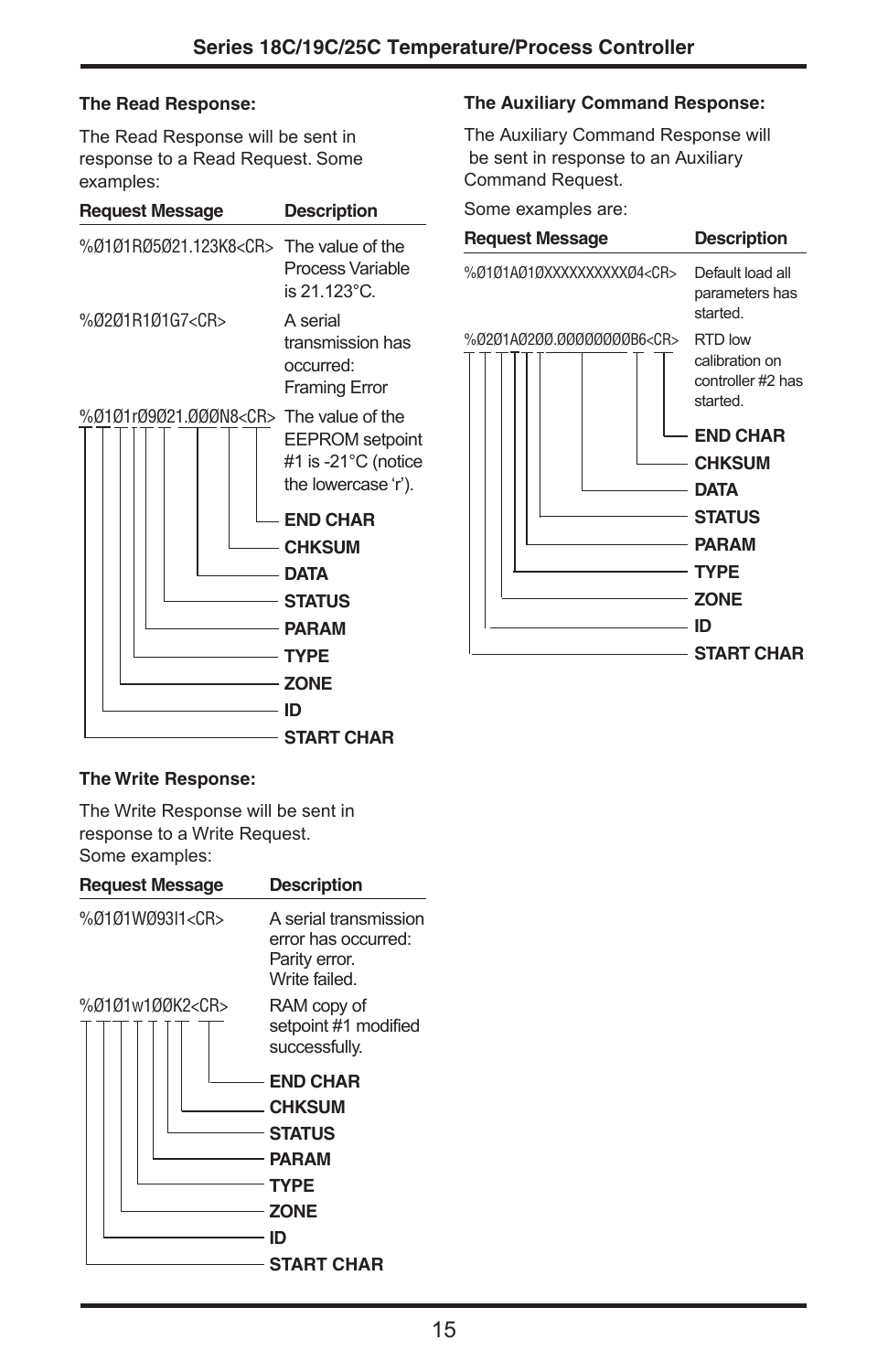## **18C/19C/25C Parameter Codes**

"X"s mark parameters that are supported by the 18C, 19C, and 25C and "O"s indicate parameters that are not supported.

| <b>Number</b> | Name                      | Read | Write | <b>Data Field Value</b>          |                                                                                                                                  |
|---------------|---------------------------|------|-------|----------------------------------|----------------------------------------------------------------------------------------------------------------------------------|
| 1             | <b>Controller Type</b>    | X    | 0     | 3                                |                                                                                                                                  |
| 2             | Software Version          | X    | 0     |                                  |                                                                                                                                  |
| 3             | Communications<br>Version | X    | 0     |                                  |                                                                                                                                  |
| 4             | Status Byte               | X    | 0     | from the least significant bit): | This field contains the ASCII representa-<br>tion of an 8-bit value in which the bit<br>assignments are as follows (starting     |
|               |                           |      |       | X                                | <b>Process Input Error</b>                                                                                                       |
|               |                           |      |       | X                                | <b>RAS Error</b>                                                                                                                 |
|               |                           |      |       | 0                                | Always Zero                                                                                                                      |
|               |                           |      |       | X                                | Loop Break                                                                                                                       |
|               |                           |      |       | X                                | Alarm 1 Active                                                                                                                   |
|               |                           |      |       | X                                | Alarm 2 Active                                                                                                                   |
|               |                           |      |       | 0                                | Always Zero                                                                                                                      |
|               |                           |      |       | 0                                | Always Zero                                                                                                                      |
|               |                           |      |       |                                  | If a bit at a location marked as "X" is set,<br>then the condition is TRUE. For exam-<br>ple, a "48.000" in the data field means |

that both alarm 1 and alarm 2 are active

and everything else is FALSE.

Table 1. Communications Parameter List (Athena+ Protocol)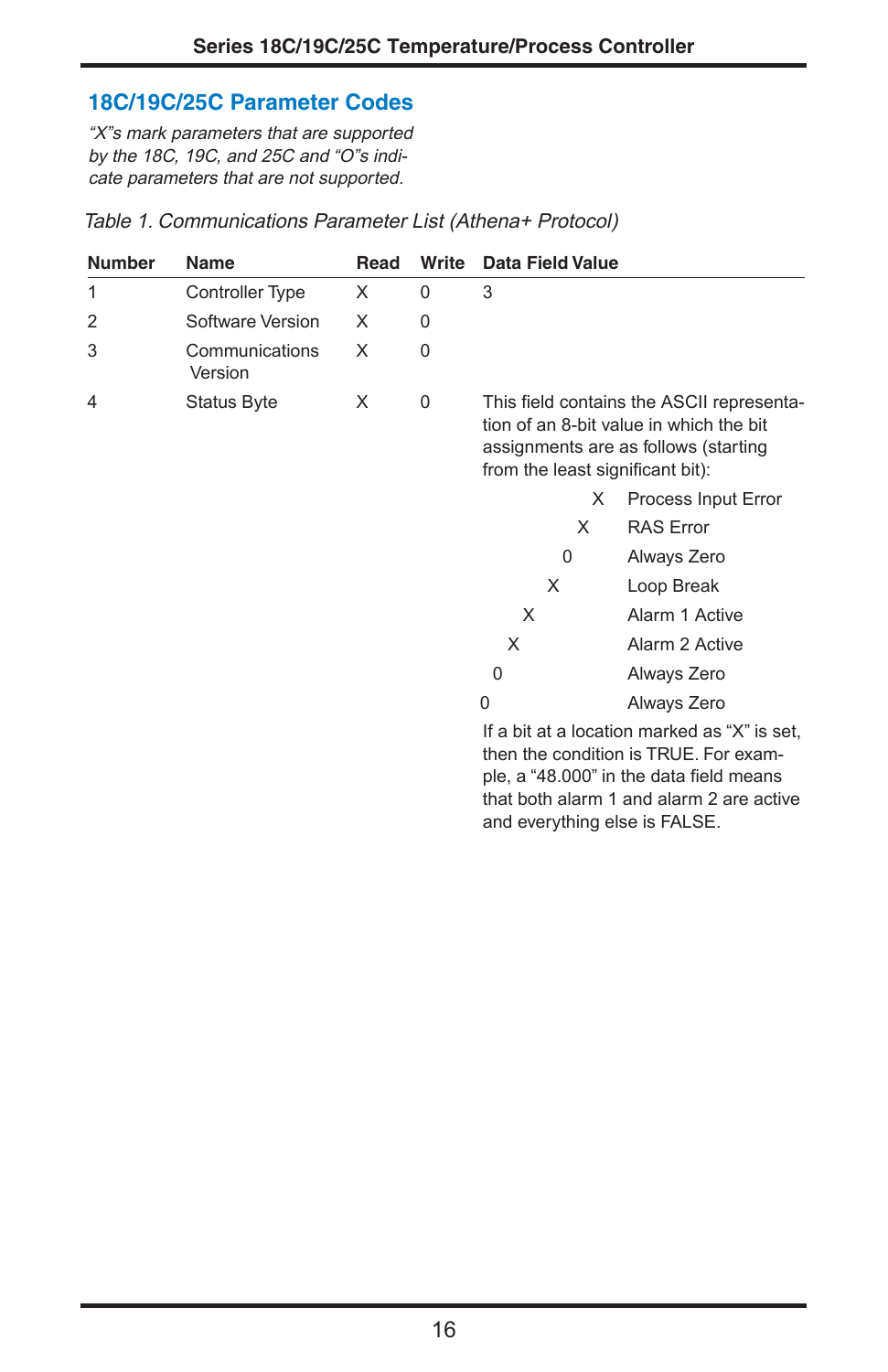| <b>Number</b> | <b>Name</b>                     | Read | Write    | Data Field Value                                                                                                  |
|---------------|---------------------------------|------|----------|-------------------------------------------------------------------------------------------------------------------|
| 5             | Process Value                   | X    | $\Omega$ |                                                                                                                   |
| 6             | <b>Operating Mode</b>           | X    | X        | 1 - Manual<br>2 - Standby<br>3 - Normal (automatic)<br>4 - Initiate Autotune<br>5 - Recipe Run<br>6 - Recipe Hold |
| 7             | Access Level                    | X    | X        | 1 - Lockout<br>2 - Setpoint<br>3 - Setpoint Plus<br>4 - User<br>5 - Configuration<br>6 - Factory                  |
| 8             | Contact/Digital<br>Input State  | X    | $\Omega$ | 0 - Switch Open<br>1 - Switch Closed                                                                              |
| 9             | Setpoint, RAM,<br><b>EEPROM</b> | X    | X        |                                                                                                                   |
| 10            | Setpoint, RAM Only              | X    | X        |                                                                                                                   |
| 11            | Second Setpoint,<br>RAM, EEPROM | X    | X        |                                                                                                                   |
| 12            | Second Setpoint,<br>RAM only    | X    | X        |                                                                                                                   |
| 13            | Remote Analog<br>Setpoint       | X    | $\Omega$ |                                                                                                                   |
| 14            | Recipe Setpoint                 | X    | $\Omega$ |                                                                                                                   |
| 16            | Output 1 Percentage             | X    | 0        |                                                                                                                   |
| 17            | Output 2 Percentage             | X    | 0        |                                                                                                                   |

## **Series 18C/19C/25C Temperature/Process Controller**

Table 1. Communications Parameter List (Athena+ Protocol) Continued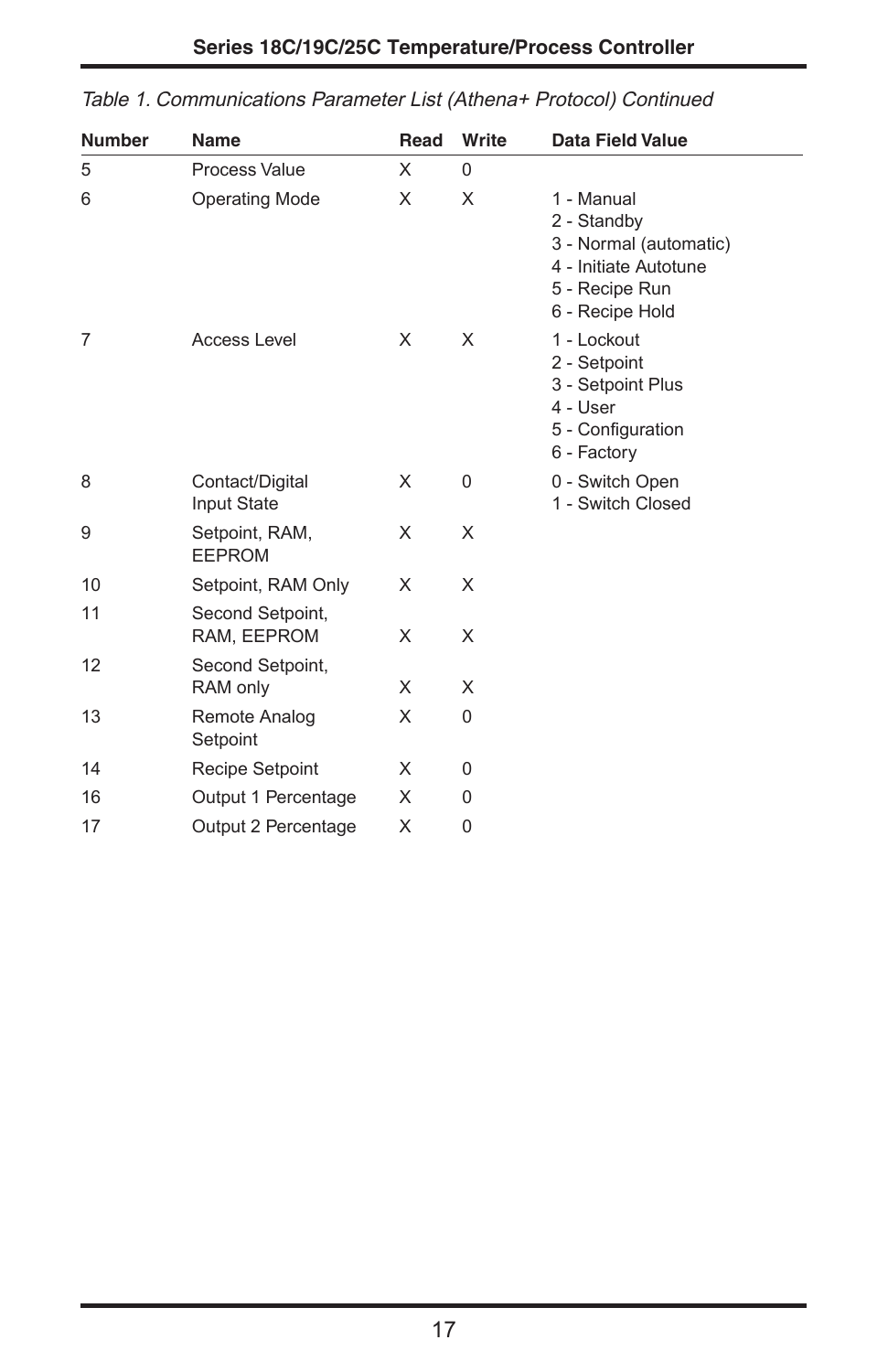| <b>Number</b> | Name                                    | Read   | Write  | <b>Data Field Value</b>               |
|---------------|-----------------------------------------|--------|--------|---------------------------------------|
| 18            | Manual Control<br>Output 1 Percentage   | X      | X      |                                       |
| 19            | Manual Control<br>Output 2 Percentage   | X      | X      |                                       |
| 20            | Output 1 Deadband                       | X      | X      |                                       |
| 21            | Output 1 Hysteresis                     | X      | X      |                                       |
| 22            | Output 1 Proportional<br>Band           | X      | X      |                                       |
| 23            | Output 2 Proportional<br><b>Band</b>    | X      | X      |                                       |
| 30            | Rate (Derivative) Value                 | X      | X      |                                       |
| 32            | Reset (Integral) Value                  | X      | X      |                                       |
| 34            | <b>Manual Reset</b><br>(Integral) Value | X      | X      |                                       |
| 37            | Output 2 Deadband                       | X      | X      |                                       |
| 38            | Output 2 Hysteresis                     | X      | X      |                                       |
| 39            | Autotune Damping                        | X      | X      | $1 - Low$<br>2 - Normal<br>$3 - High$ |
| 40            | <b>Recipe Option</b>                    | X      | X      | 0 - Disabled                          |
|               |                                         | X<br>X | X<br>X | 1 - Single Step<br>2 - Multi-Step     |
| 41            | Single-Setpoint<br>Ramp Time            | X      | X      |                                       |

Table 1. Communications Parameter List (Athena+ Protocol) Continued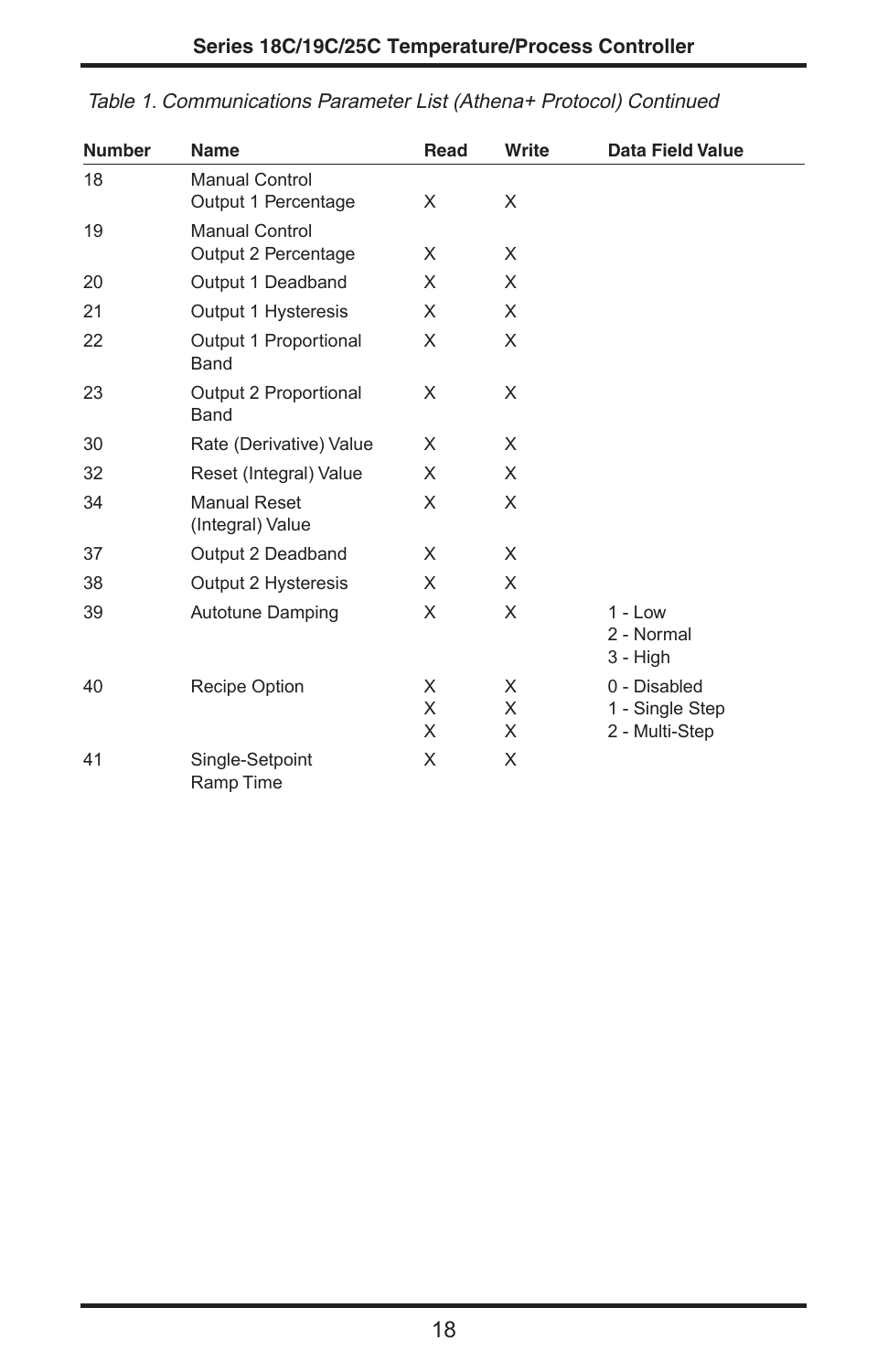| <b>Number</b> | Name                        | Read | Write | Data Field Value                                                                       |
|---------------|-----------------------------|------|-------|----------------------------------------------------------------------------------------|
| 42-49         | Ramp Times 1-8              | X    | X     |                                                                                        |
| 50-57         | Ramp Events 1-8             | X    | X     | 0 - Disabled<br>1 - Event 1 On<br>2 - Event 1 Off<br>3 - Event 2 On<br>4 - Event 2 Off |
| 58-65         | Soak Levels 1-8             | X    | X     |                                                                                        |
| 66-73         | Soak Times 1-8              | X    | X     |                                                                                        |
| 74-81         | Soak Events 1-8             | X    | X     | 0 - Disabled<br>1 - Event 1 On<br>2 - Event 1 Off<br>3 - Event 2 On<br>4 - Event 2 Off |
| 82            | Recycle Number              | X    | X     |                                                                                        |
| 83            | <b>Holdback Band</b>        | X    | X     |                                                                                        |
| 84            | <b>Termination State</b>    | X    | X     | 0 - Last Setpoint<br>1 - Default Setpoint<br>2 - Recipe to Standby Mode                |
| 85            | Power Fail Resume<br>Enable | X    | X     | 1 - Resume Off<br>2 - Resume On                                                        |
| 86            | Input Bias                  | X    | X     |                                                                                        |
| 87            | Input Low Scale             | X    | X     |                                                                                        |
| 88            | Input High Scale            | X    | X     |                                                                                        |
| 89            | Lower Setpoint Limit        | X    | X     |                                                                                        |

Table 1. Communications Parameter List (Athena+ Protocol) Continued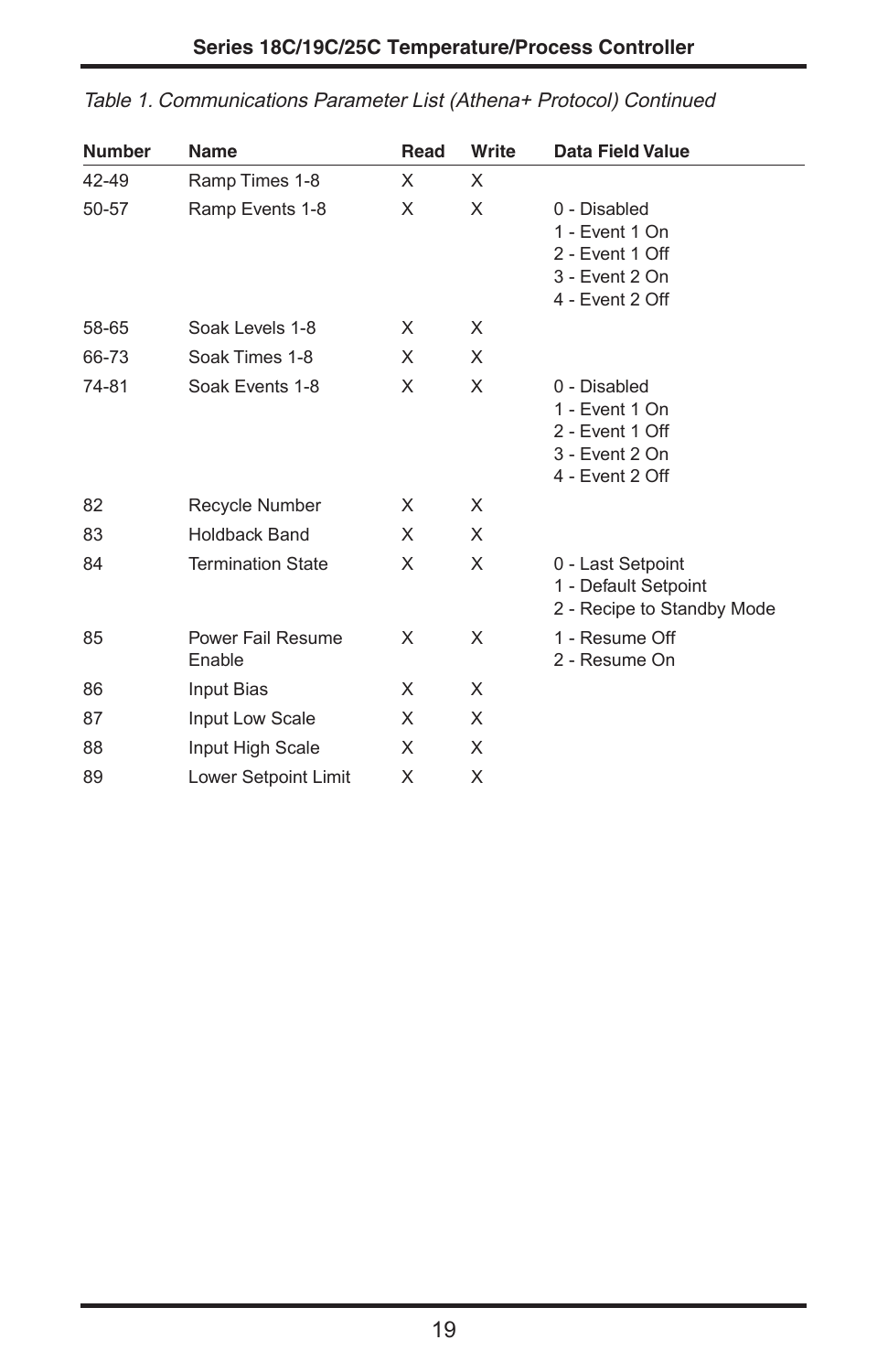| <b>Number</b> | <b>Name</b>                 | Read | Write | <b>Data Field Value</b>                                                                                                                                                                                                                                                                                                                                                                                                                                                                      |
|---------------|-----------------------------|------|-------|----------------------------------------------------------------------------------------------------------------------------------------------------------------------------------------------------------------------------------------------------------------------------------------------------------------------------------------------------------------------------------------------------------------------------------------------------------------------------------------------|
| 90            | <b>Upper Setpoint Limit</b> | X    | X     |                                                                                                                                                                                                                                                                                                                                                                                                                                                                                              |
| 91            | Input Filter                | X    | X     |                                                                                                                                                                                                                                                                                                                                                                                                                                                                                              |
| 92            | Input Type                  | X    | X     | 0 - B Thermocouple<br>1 - C Thermocouple<br>2 - E Thermocouple<br>3 - J Thermocouple<br>4 - K Thermocouple<br>5 - N Thermocouple<br>6 - NNM Thermocouple<br>7 - R Thermocouple<br>8 - S Thermocouple<br>9 - T Thermocouple<br>10 - Platinel <sup>®</sup> II Thermocouple<br>11 - RTD (Integer)<br>12 - RTD (Decimal)<br>13 - 0-20 mA<br>14 - 4-20 mA<br>15 - 0-10 mV<br>16 - 0-50 mV<br>17 - 0-100 mV<br>18 - 10-50 mV<br>$19 - 0 - 1$ V<br>$20 - 0 - 5V$<br>$21 - 0 - 10V$<br>$22 - 1 - 5V$ |

Table 1. Communications Parameter List (Athena+ Protocol) Continued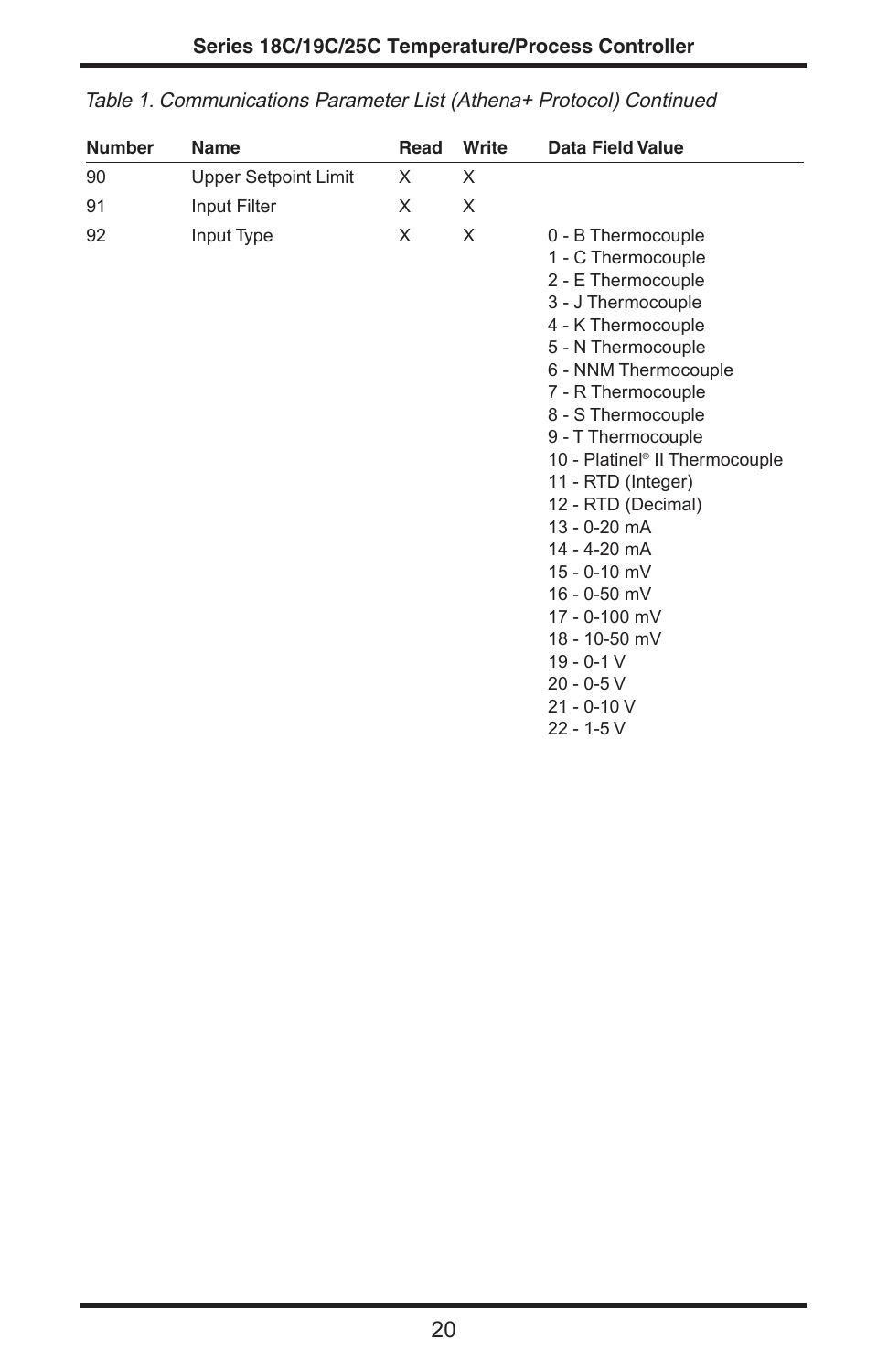| <b>Number</b>                          | Name                                                                                    | Read        | Write       | <b>Data Field Value</b>                            |
|----------------------------------------|-----------------------------------------------------------------------------------------|-------------|-------------|----------------------------------------------------|
| 94                                     | Output 1 Type                                                                           | X           | X           | 1 - Inactive/Disabled<br>$2 - PID$<br>4 - On/Off   |
| 95                                     | Output 1 Action                                                                         | X           | X           | 1 - Direct<br>2 - Reverse                          |
| A2                                     | Output 1 Cycle Time                                                                     | X           | X           |                                                    |
| A <sub>3</sub>                         | Output 1 Low Limit                                                                      | X           | X           |                                                    |
| A4<br>A5                               | Output 1 High Limit<br>Output 2 Type                                                    | X<br>X      | X<br>X      | 1 - Inactive/Disabled<br>$2 - PID$<br>$4 - On/Off$ |
| A6                                     | Output 2 Action                                                                         | X           | X           | 1 - Direct<br>2 - Reverse                          |
| B <sub>3</sub>                         | Output 2 Cycle Time                                                                     | X           | X           |                                                    |
| <b>B4</b>                              | Output 2 Low Limit                                                                      | X           | X           |                                                    |
| B <sub>5</sub><br>B <sub>6</sub><br>B7 | Output 2 High Limit<br><b>TC/RTD Decimal Position</b><br><b>Linear Decimal Position</b> | X<br>X<br>X | X<br>X<br>X |                                                    |
| B <sub>8</sub>                         | <b>Display Filter</b>                                                                   | X           | X           |                                                    |
| B <sub>9</sub>                         | <b>Display Units</b>                                                                    | X           | X           | 1 - Fahrenheit<br>2 - Celsius<br>3 - Kelvin        |

| Table 1. Communications Parameter List (Athena+ Protocol) Continued |  |  |
|---------------------------------------------------------------------|--|--|
|                                                                     |  |  |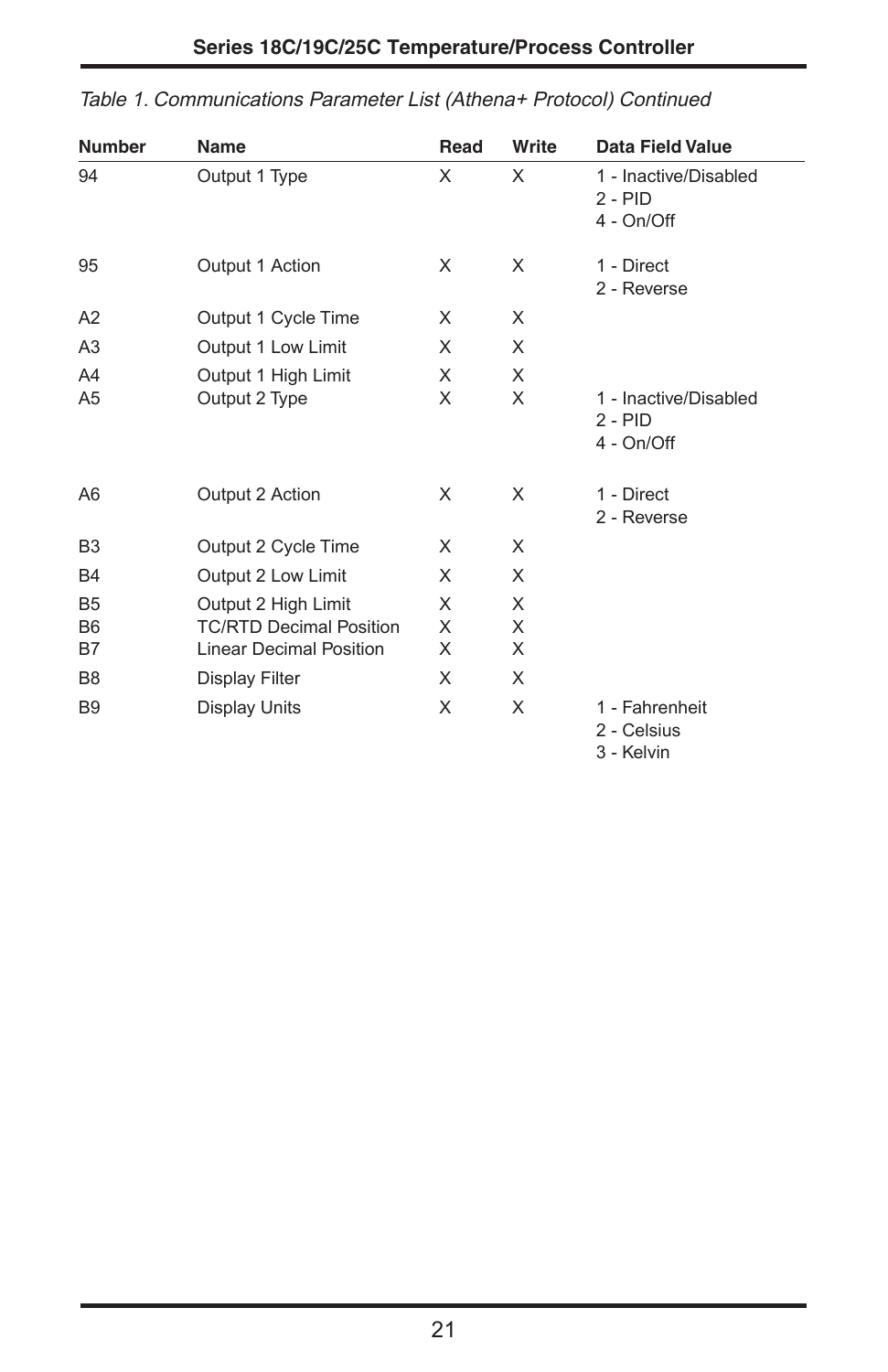| <b>Number</b>  | <b>Name</b>                | Read | Write | Data Field Value                                                                                                      |
|----------------|----------------------------|------|-------|-----------------------------------------------------------------------------------------------------------------------|
| C <sub>1</sub> | Display Blanking           | X    | X     |                                                                                                                       |
| C <sub>2</sub> | Alarm 1 Action             |      |       | $1 - \text{Off}$<br>2 - Normal<br>3 - Latched<br>4 - Event                                                            |
| C <sub>3</sub> | Alarm 1 Operation          | X    | X     | 1 - Process High<br>2 - Process Low<br>3 - Deviation High<br>4 - Deviation Low<br>5 - Normal Band<br>6 - Inverse Band |
| C <sub>4</sub> | Alarm 1 Delay              | X    | X     |                                                                                                                       |
| C <sub>5</sub> | Alarm 1 Inhibit            | X    | X     |                                                                                                                       |
| C <sub>6</sub> | Alarm 1 Process Setpoint   | X    | X     |                                                                                                                       |
| C7             | Alarm 1 Deviation Setpoint | X    | X     |                                                                                                                       |
| C <sub>8</sub> | Alarm 2 Action             | X    | X     | $1 - \text{Off}$<br>2 - Normal<br>3 - Latched<br>4 - Event                                                            |
| C <sub>9</sub> | Alarm 2 Operation          | X    | X     | 1 - Process High<br>2 - Process Low<br>3 - Deviation High<br>4 - Deviation Low<br>5 - Normal Band<br>6 - Inverse Band |

|  | Table 1. Communications Parameter List (Athena+ Protocol) Continued |  |  |  |  |
|--|---------------------------------------------------------------------|--|--|--|--|
|--|---------------------------------------------------------------------|--|--|--|--|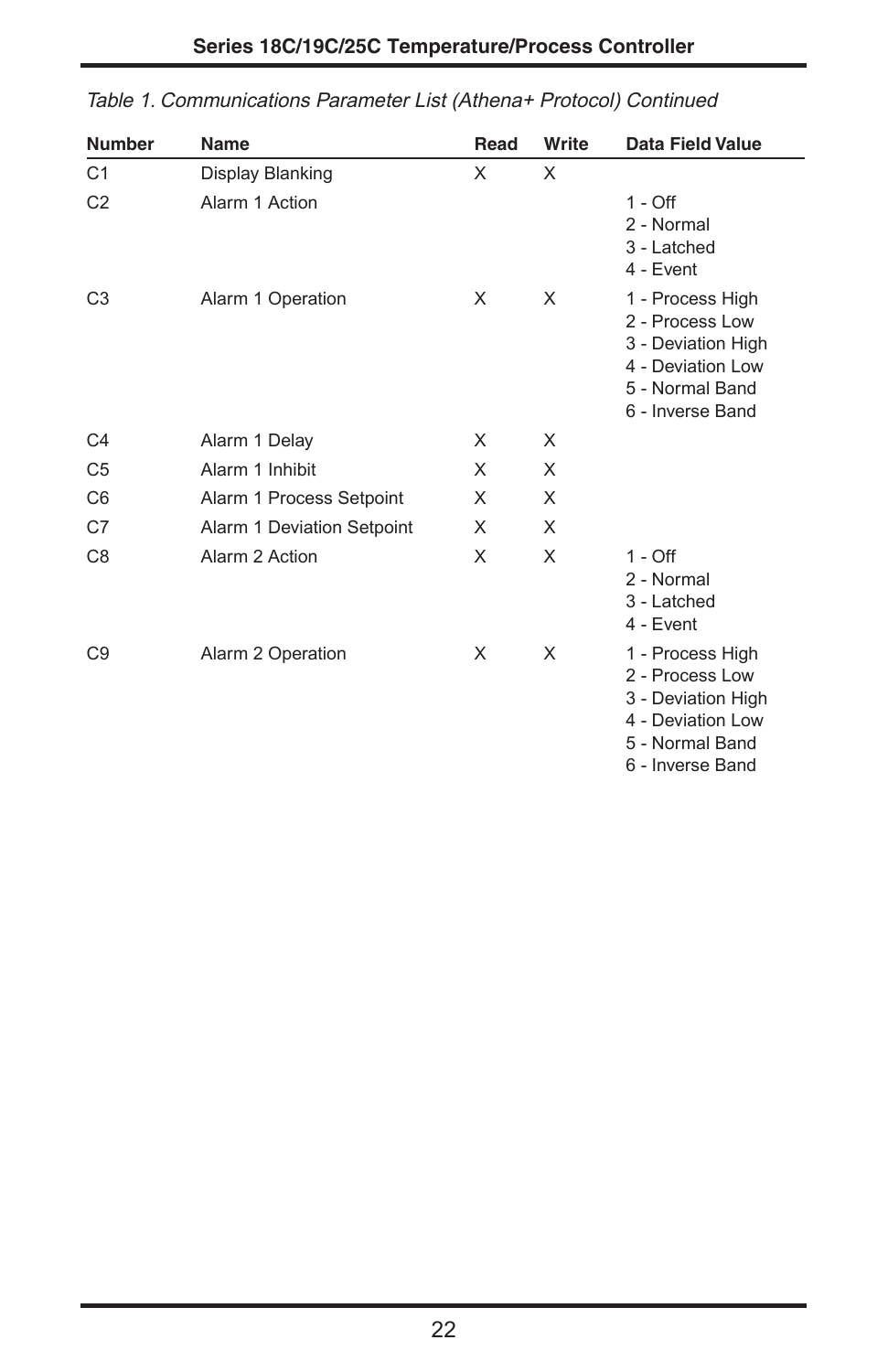| <b>Number</b>  | <b>Name</b>                    | Read | Write       | <b>Data Field Value</b>                                                                                                                                                 |
|----------------|--------------------------------|------|-------------|-------------------------------------------------------------------------------------------------------------------------------------------------------------------------|
| D <sub>0</sub> | Alarm 2 Delay                  | X    | X           |                                                                                                                                                                         |
| D <sub>1</sub> | Alarm 2 Inhibit                | X    | X           |                                                                                                                                                                         |
| D <sub>2</sub> | Alarm 2 Process Setpoint       | X    | X           |                                                                                                                                                                         |
| D <sub>3</sub> | Alarm 2 Deviation Setpoint     | X    | X           |                                                                                                                                                                         |
| D4             | <b>Communications Protocol</b> | X    | $\mathbf 0$ | $1 -$ Athena $+$                                                                                                                                                        |
| D <sub>5</sub> | <b>Communications ID</b>       | X    | X           |                                                                                                                                                                         |
| D <sub>6</sub> | <b>Baud Rate</b>               | X    | X           | $0 - 75$<br>$1 - 150$<br>$2 - 300$<br>$3 - 600$<br>4 - 1200<br>$5 - 2400$<br>$6 - 4800$<br>7 - 9600                                                                     |
| D7             | Data Format                    | X    | X           | $0 - 7 - 0 - 1$<br>$1 - 7 - E - 1$<br>$2 - 7 - N - 2$<br>$3 - 7 - 0 - 2$<br>$4 - 7 - E - 2$<br>$5 - 8 - N - 1$<br>$6 - 8 - 0 - 1$<br>$7 - 8 - E - 1$<br>$8 - 8 - N - 2$ |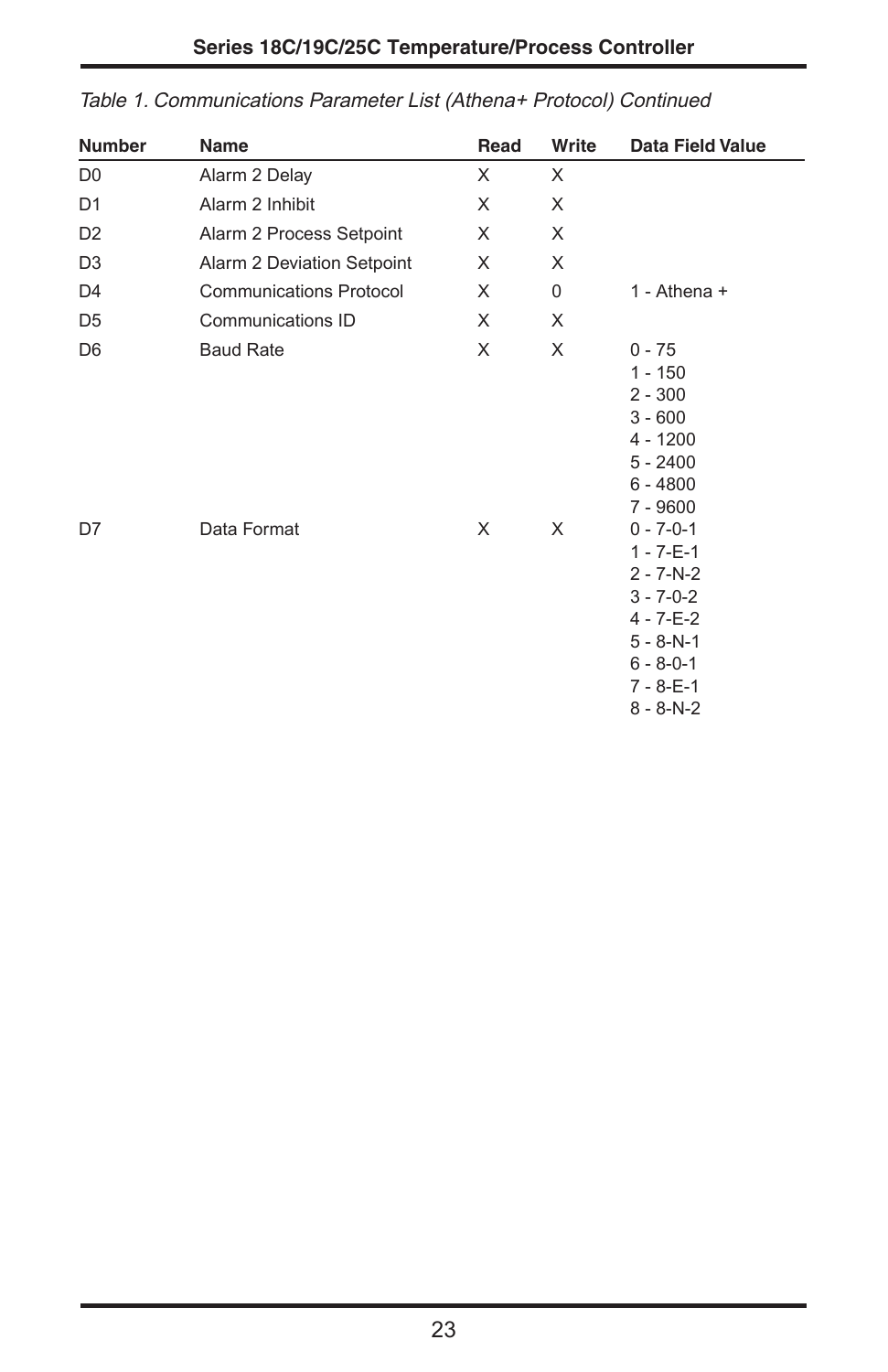| <b>Number</b>  | Name                                        |   | Read | Write        | <b>Data Field Value</b>    |
|----------------|---------------------------------------------|---|------|--------------|----------------------------|
| D <sub>8</sub> | Communications                              |   |      |              |                            |
|                | <b>Transmit Delay</b>                       |   | X    | X            |                            |
| E1             | Output 1 Failsafe %                         |   | X    | X            |                            |
| E <sub>2</sub> | Output 2 Failsafe %                         |   | X    | X            |                            |
| E3             | Loop Break Time                             |   | X    | X            |                            |
| E4             | <b>Highest Reading</b>                      |   | X    | X            |                            |
| E5             | Lowest Reading                              |   | X    | X            |                            |
| E8             | <b>Option Selection</b>                     |   | X    | 0            | 1 - Comm Option            |
| E9             | <b>TC Zero Calibration</b>                  |   | X    | X            |                            |
| F <sub>0</sub> | <b>TC Span Calibration</b>                  |   | X    | X            |                            |
| F <sub>1</sub> | <b>RTD Zero Calibration</b>                 |   | X    | X            |                            |
| F <sub>2</sub> | RTD Span Calibration                        |   | X    | X            |                            |
| F3             | Low-Voltage Zero<br>Calibration             |   | X    | X            |                            |
| F4             | Low-Voltage Span<br>Calibration             |   | X    | X            |                            |
| F <sub>5</sub> | High-Voltage Zero<br>Calibration            |   | X    | X            |                            |
| F <sub>6</sub> | High-Voltage Span<br>Calibration            |   | X    | X            |                            |
| F7             | <b>Current Zero Calibration</b>             |   | X    | X            |                            |
| F <sub>8</sub> | <b>Current Span Calibration</b>             |   | X    | X            |                            |
| G <sub>1</sub> | <b>Auxiliary Output</b><br>Variable         | X | X    |              |                            |
| G2             | <b>Auxiliary Output</b><br><b>Scale Low</b> | X | X    |              |                            |
| G <sub>3</sub> | <b>Auxiliary Output</b><br>Scale High       | X | X    |              |                            |
| G5             | RAS Scale Low                               | X | X    |              |                            |
| G <sub>6</sub> | RAS Scale High                              | X | X    |              |                            |
| G7             | Contact/<br><b>Digital Switch</b>           | X | X    | 1 - Disabled |                            |
|                |                                             |   |      |              | 2 - Second Setpoint Select |

### Table 1. Communications Parameter List (Athena+ Protocol) Continued

3 - Standby Select 4 - Run/Hold Switch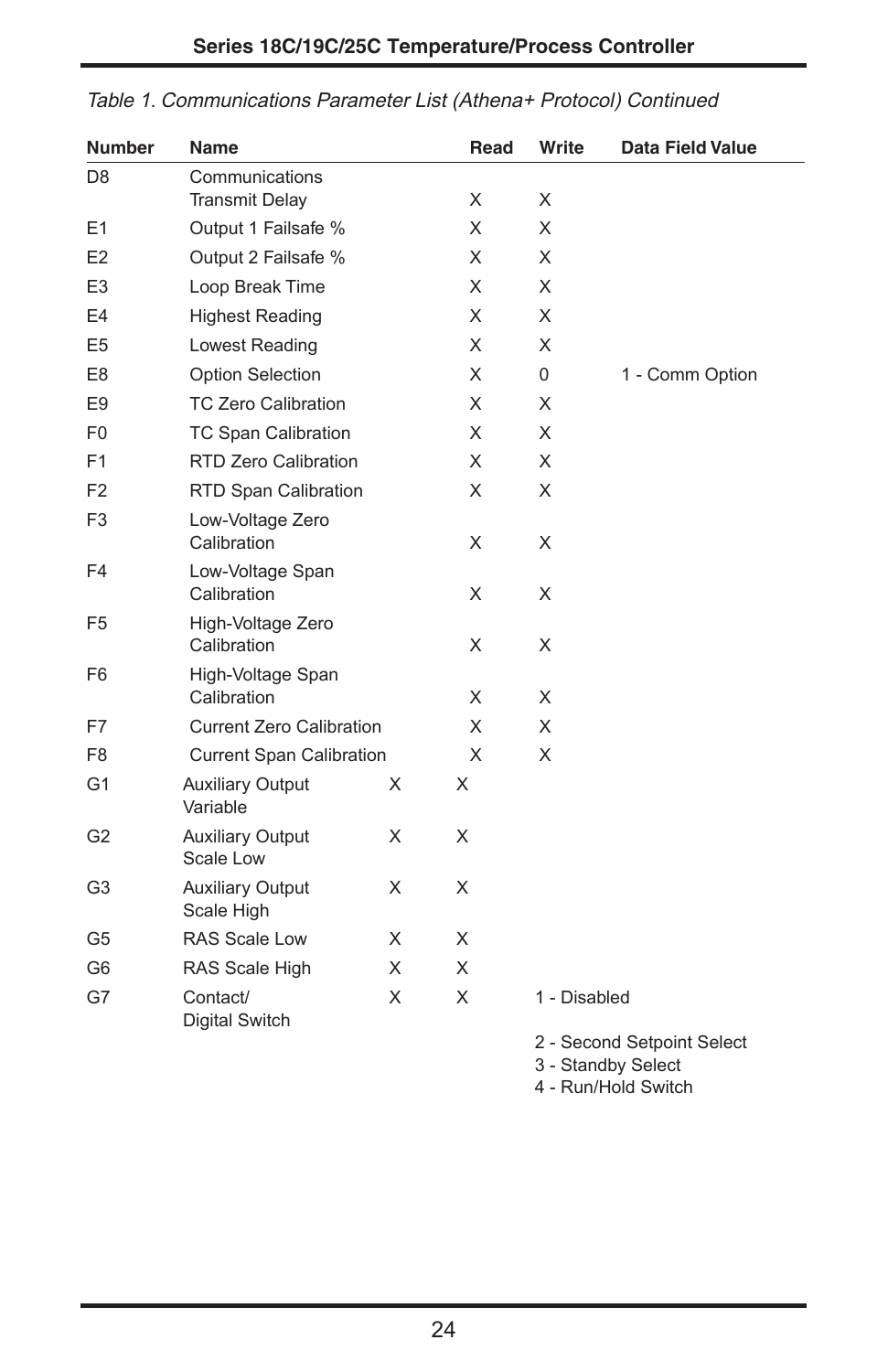| <b>Number</b>  | Name                                      | Read | Write       | <b>Data Field Value</b>                                                                                                                                                                                                                                   |
|----------------|-------------------------------------------|------|-------------|-----------------------------------------------------------------------------------------------------------------------------------------------------------------------------------------------------------------------------------------------------------|
| H <sub>2</sub> | Autotune State                            | X    | $\Omega$    | $0 - Success$<br>1 - Aborted<br>2 - Error: No PID Output<br>3 - Error: No Deviation<br>4 - Error: No Output<br>5 - Error: Timed out<br>6 - Error: Bad Tune<br>7 - Waiting for PV to settle<br>8 - Reverse Tune In Progress<br>9 - Direct Tune In Progress |
| H <sub>3</sub> | <b>Recipe State</b>                       | X    | $\mathbf 0$ |                                                                                                                                                                                                                                                           |
| H <sub>5</sub> | <b>Current Recipe</b><br><b>Statement</b> | X    | 0           |                                                                                                                                                                                                                                                           |
| H <sub>6</sub> | <b>Active Setpoint</b>                    | X    | X           |                                                                                                                                                                                                                                                           |
| H7             | Resume<br><b>Exhaustion Flag</b>          | X    | $\Omega$    |                                                                                                                                                                                                                                                           |
| H <sub>8</sub> | <b>LED Status Indicator</b>               |      | X           | $\mathbf 0$                                                                                                                                                                                                                                               |
| H <sub>9</sub> | RTD Decimal Zero<br>Calibration           |      | X           | X                                                                                                                                                                                                                                                         |
| 10             | <b>RTD Decimal Span</b><br>Calibration    |      | X           | X                                                                                                                                                                                                                                                         |
| 11             | 1-5 V, 0-10 V<br>Zero Calibration         |      | X           | X                                                                                                                                                                                                                                                         |
| 12             | 1-5 V, 0-10 V<br>Span Calibration         |      | X           | X                                                                                                                                                                                                                                                         |
| 13             | 10-050 mV, 0-100 mV<br>Zero Calibration   |      | X           | X                                                                                                                                                                                                                                                         |
| 14             | 10-50 mV, 0-100 mV<br>Span Calibration    |      | X           | X                                                                                                                                                                                                                                                         |

| Table 1. Communications Parameter List (Athena+ Protocol) Continued |  |  |
|---------------------------------------------------------------------|--|--|
|                                                                     |  |  |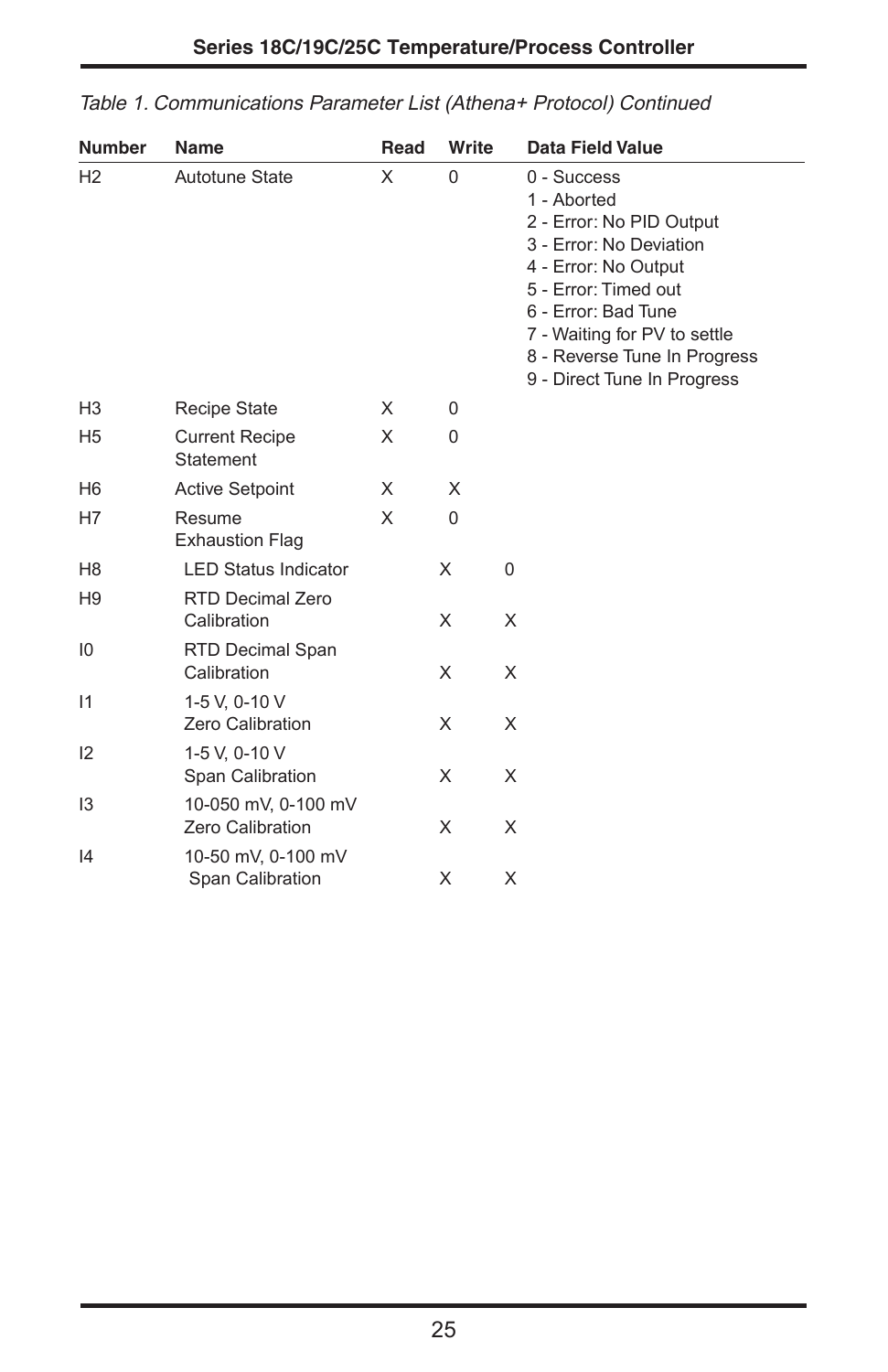Make sure the prerequi

## **Auxiliary Commands:**

| Command:                           | <b>Load Parameter</b><br><b>Defaults</b>                                                                                                                          |                              | site for the calibration is<br>satisfied before issuing<br>a calibration command.                                                                                          |
|------------------------------------|-------------------------------------------------------------------------------------------------------------------------------------------------------------------|------------------------------|----------------------------------------------------------------------------------------------------------------------------------------------------------------------------|
| Parameter #:                       | 01                                                                                                                                                                |                              | For instance, the RTD                                                                                                                                                      |
| Description:                       | Restore all menu<br>parameters to their<br>default values.                                                                                                        |                              | calibration command<br>must only be used<br>when the input sensor                                                                                                          |
| <b>Request</b><br>Data Field:      | Ignored.                                                                                                                                                          |                              | type is chosen as RTD<br>or RTD w/ Decimal.                                                                                                                                |
| Response<br>Data Field:            | Ignored.                                                                                                                                                          | Request<br>Data Field:       | A 10 character ASCII<br>representation of a<br>numeric value specifying                                                                                                    |
| Command:                           | <b>Perform Process</b><br><b>Low Calibration</b>                                                                                                                  |                              | what to calibrate.<br>0 - Thermocouple                                                                                                                                     |
| <b>Parameter#:</b><br>Description: | 02<br>Performs a Low<br>Calibration. The data                                                                                                                     |                              | 1 - RTD, Resistive<br><b>Thermal Device</b>                                                                                                                                |
|                                    | field in the request<br>message specifies the<br>process. Make sure                                                                                               |                              | 2 - Linear<br>3 - RAS, Remote<br>Analog Setpoint                                                                                                                           |
|                                    | the prerequisite for the<br>calibration is satisfied                                                                                                              | Command:                     | <b>Retrieve Display</b>                                                                                                                                                    |
|                                    | before issuing a                                                                                                                                                  | Parameter #:                 | 05                                                                                                                                                                         |
|                                    | calibration command.<br>For instance, the RTD<br>calibration command<br>must only be used<br>when the input sensor<br>type is chosen as RTD<br>or RTD w/ Decimal. | Description:                 | Retrieves the string<br>currently displayed on<br>the slave's display. The<br>data field in the request<br>message specifies<br>which display and the<br>data field in the |
| Request<br>Data Fields:            | A 10 character ASCII<br>representation<br>of a numeric value                                                                                                      |                              | response message<br>contains the string.                                                                                                                                   |
|                                    | specifying what<br>to calibrate.<br>0 - Thermocouple<br>1 - RTD, Resistive                                                                                        | Request<br>Data Field:       | A 10 character ASCII<br>representation of a<br>numeric value specifying<br>which display to retrieve<br>data from.                                                         |
|                                    | <b>Thermal Device</b><br>2 - Linear<br>3 - RAS, Remote                                                                                                            |                              | 0 - Lower Display<br>1 - Upper Display                                                                                                                                     |
| Response                           | Analog Setpoint                                                                                                                                                   | Response<br>Data Field:      | The ASCII string.                                                                                                                                                          |
| Data Field:                        | Ignored.                                                                                                                                                          | Command:                     | <b>Clear Latched Alarms</b>                                                                                                                                                |
| Command:                           | <b>Perform Process</b><br><b>High Calibration</b>                                                                                                                 | Parameter #:<br>Description: | 10<br>Clear all latched alarms.                                                                                                                                            |
| Parameter #:                       | 03                                                                                                                                                                | Request                      |                                                                                                                                                                            |
| Description:                       | Performs a High<br>Calibration. The data                                                                                                                          | Data Field:<br>Response      | Ignored.                                                                                                                                                                   |
|                                    | field in the request<br>message specifies<br>the process.                                                                                                         | Data Field:                  | Ignored.                                                                                                                                                                   |